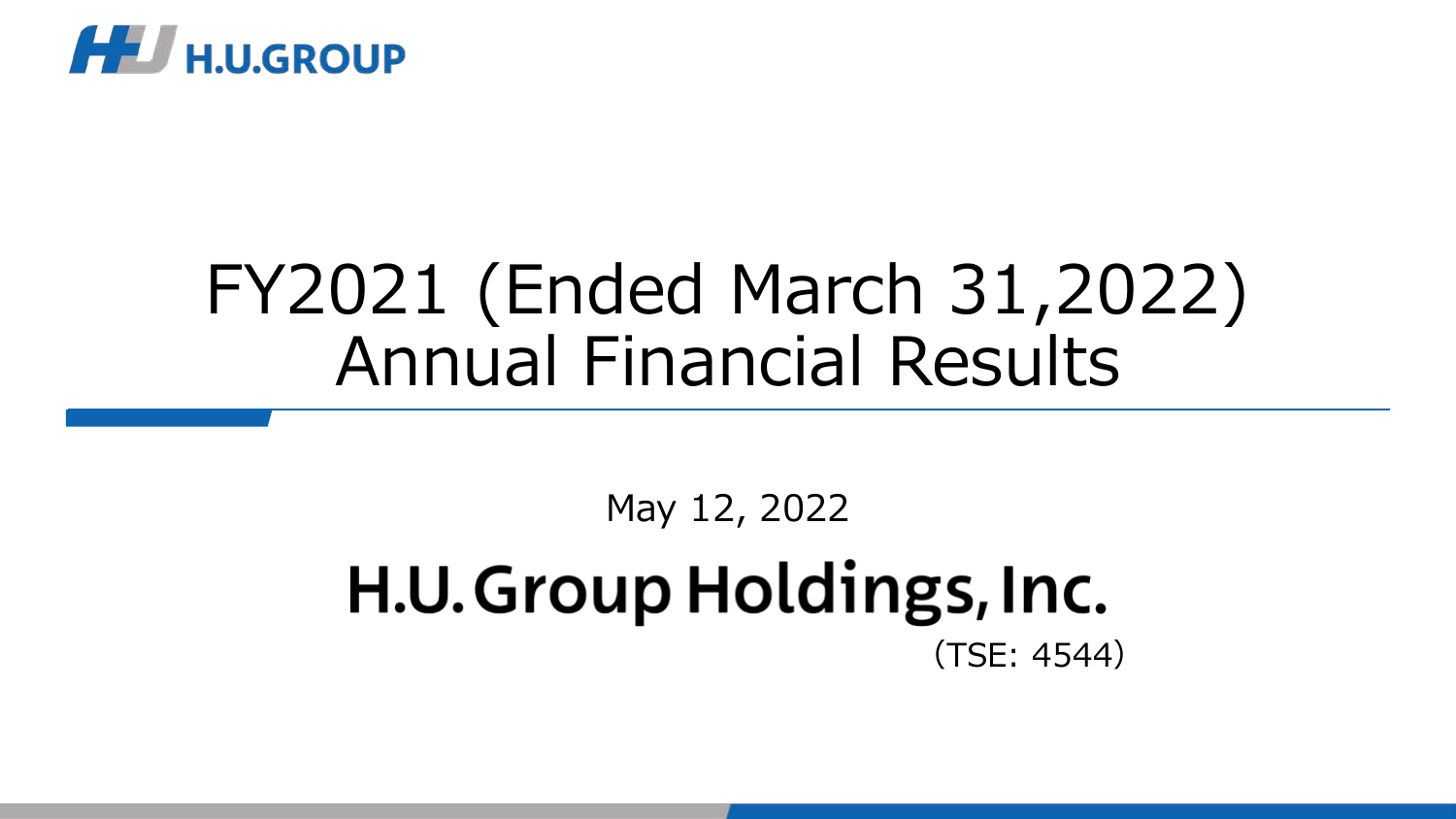#### Notes & references:

- \* The financial information provided on this material has been prepared in accordance with Japanese GAAP except for EBITDA which is a non-GAAP measure.
- \* "Net Profit attributable to shareholders of the parent company" may be abbreviated as "net Profit" in some cases.
- \* In principle, figures are rounded to the nearest whole. Due to rounding, some totals may not correspond with the sum of the separate figures.
- \* Abbreviations:

| LTS: Lab Testing and its related Services | <b>IVD: In Vitro Diagnostics</b>               |
|-------------------------------------------|------------------------------------------------|
| HS: Healthcare-related Services           | HUHD: H.U. Group Holdings, Inc.                |
| <b>FMS: Facility Management Service</b>   | OP: Operating profit                           |
| Or. profit: Ordinary profit               | BMGL: Baylor Miraca Genetics Laboratories, LLC |
| FY2021: Fiscal year ended March 31, 2022  |                                                |

\* Financial segments have been changed since 1Q FY2021.

Exchange rates in this report: Historical figures have been retroactively adjusted in accordance with the current segment structure.

|                  | FY2020 | $: 1USD = 106.06$ JPY 1EURO = 123.69 JPY                   |
|------------------|--------|------------------------------------------------------------|
|                  | FY2021 | $: 1USD = 112.37$ JPY 1EURO = 130.56 JPY                   |
| <b>H.U.GROUP</b> |        | $FY2022$ (plan) : $1USD = 114.00$ JPY $1EURO = 130.00$ JPY |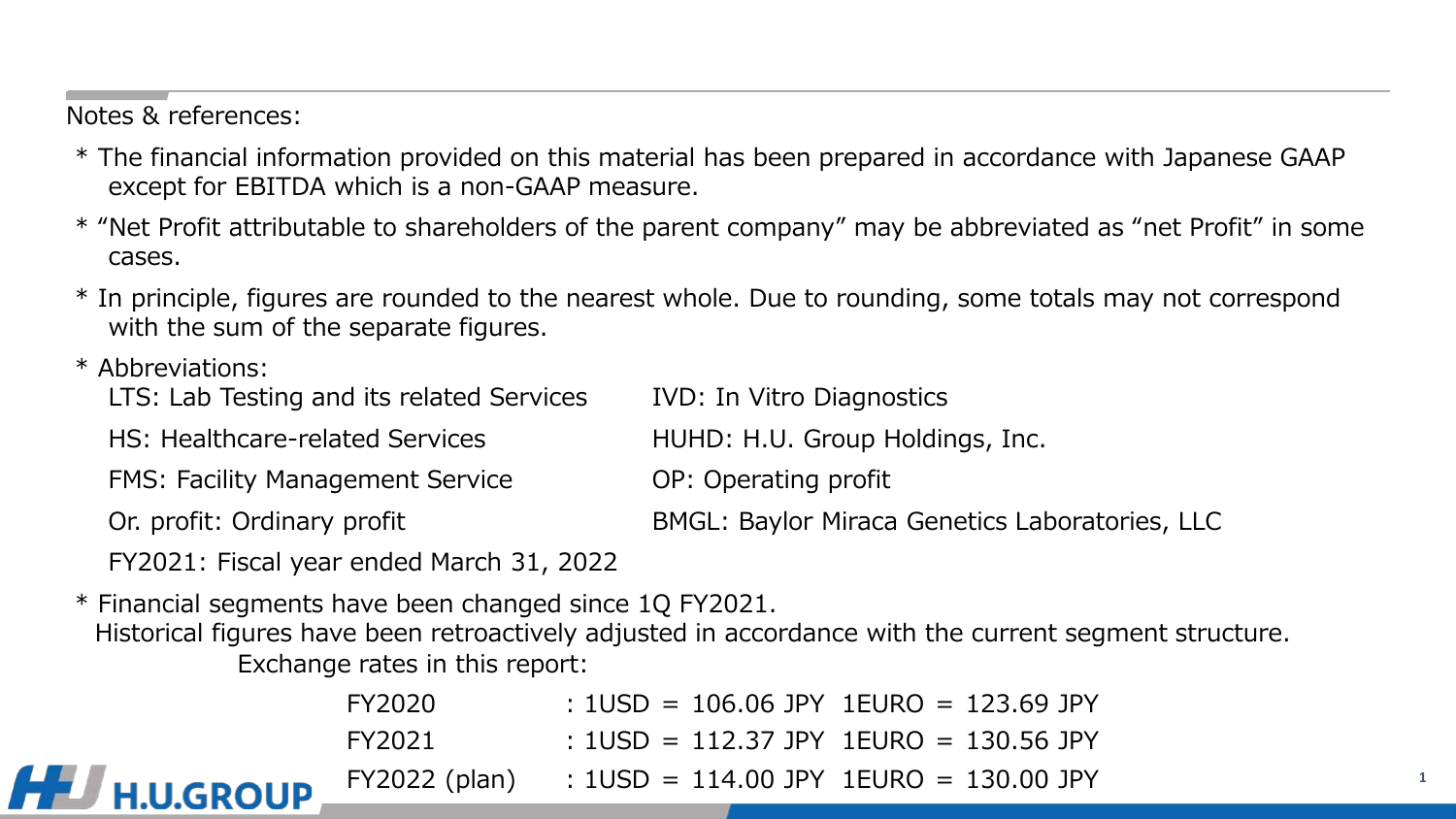# FY2021 Financial Results

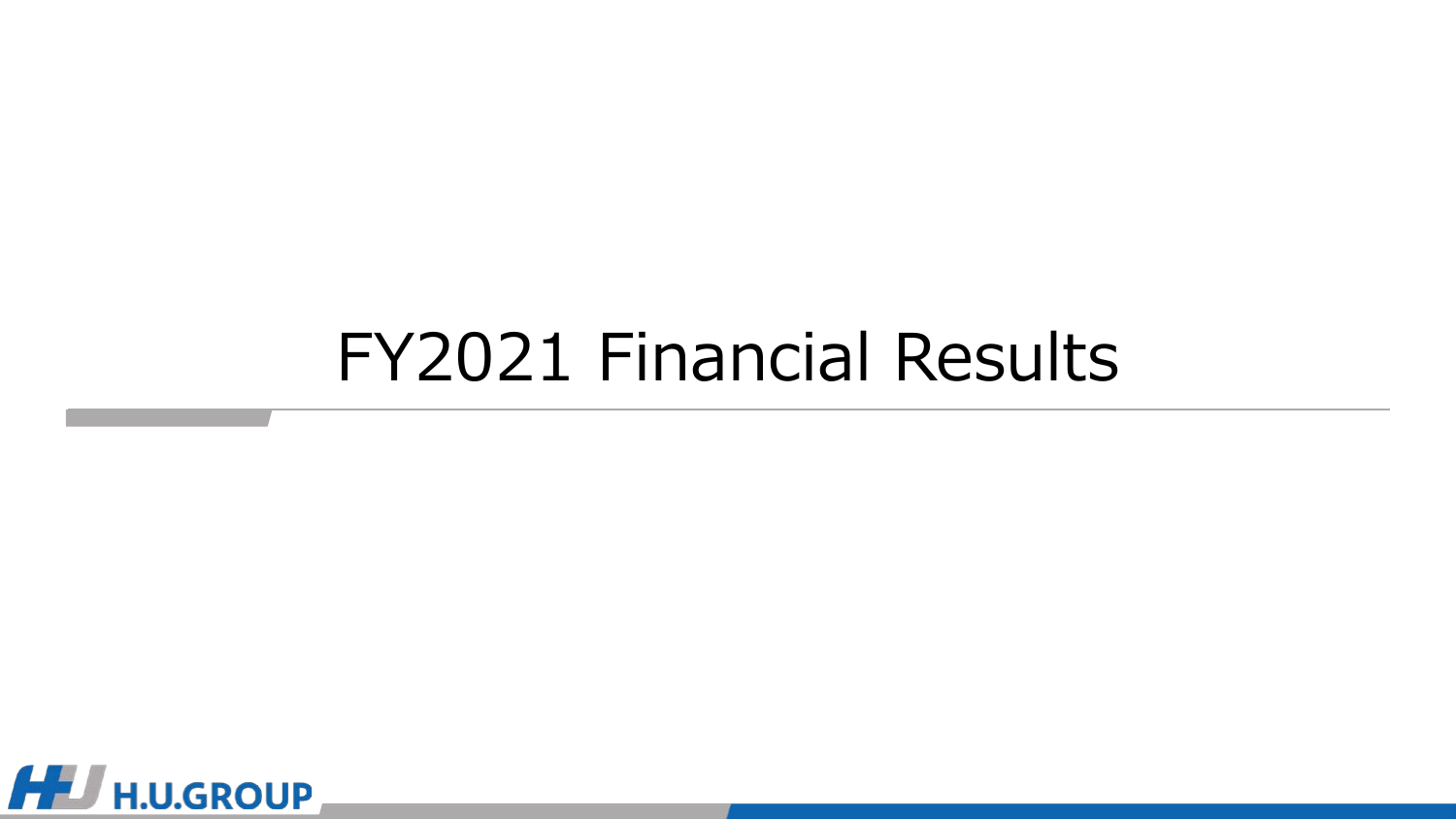## Testing Trends of PCR & Esoteric Tests

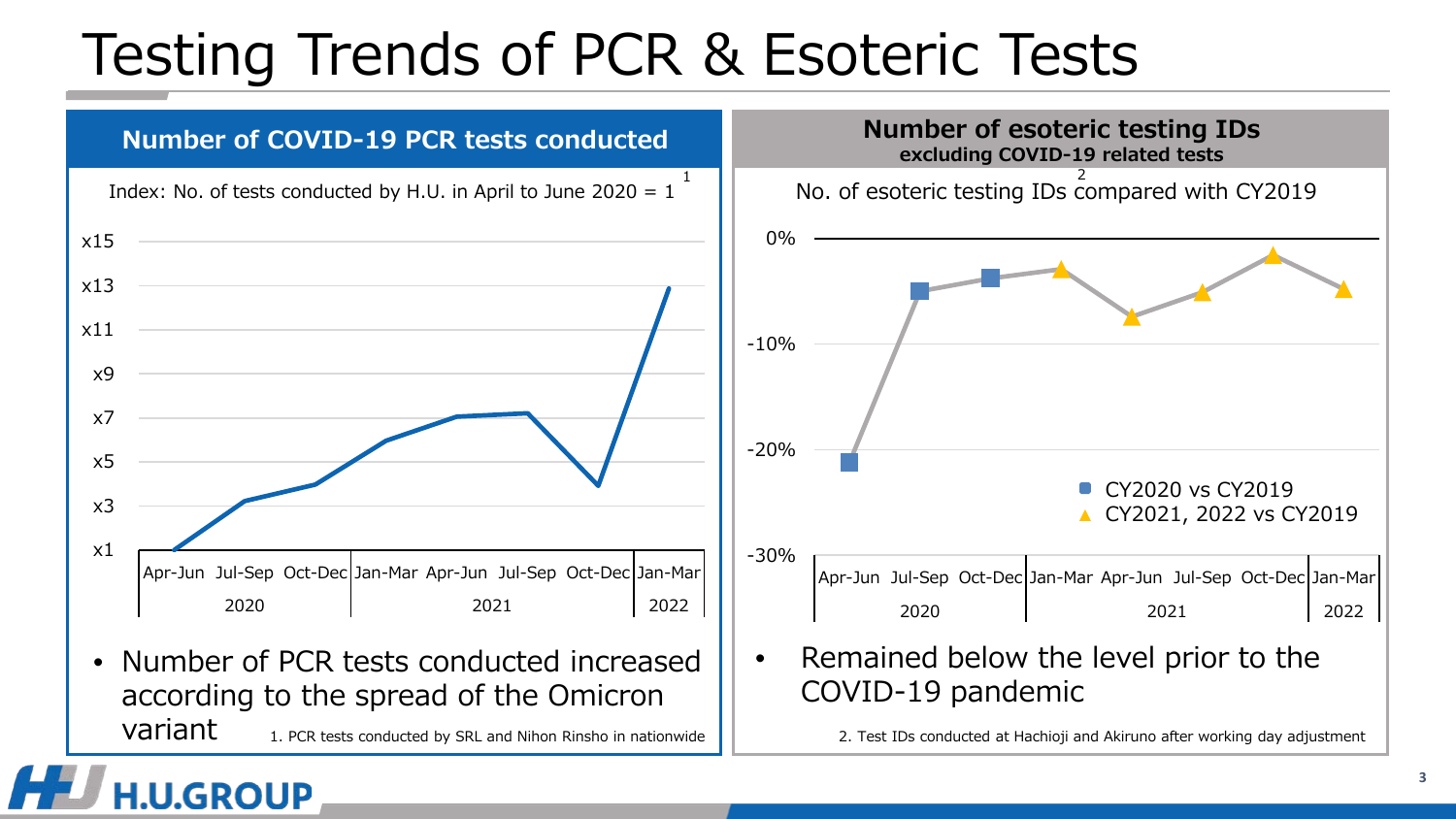#### Testing Trends of High-sensitivity Quantitative Antigen Tests

#### **No. of quantitative antigen tests at airport quarantines for entrants<sup>1</sup>**



#### **No. of high-sensitivity quantitative antigen tests at hospitals1**

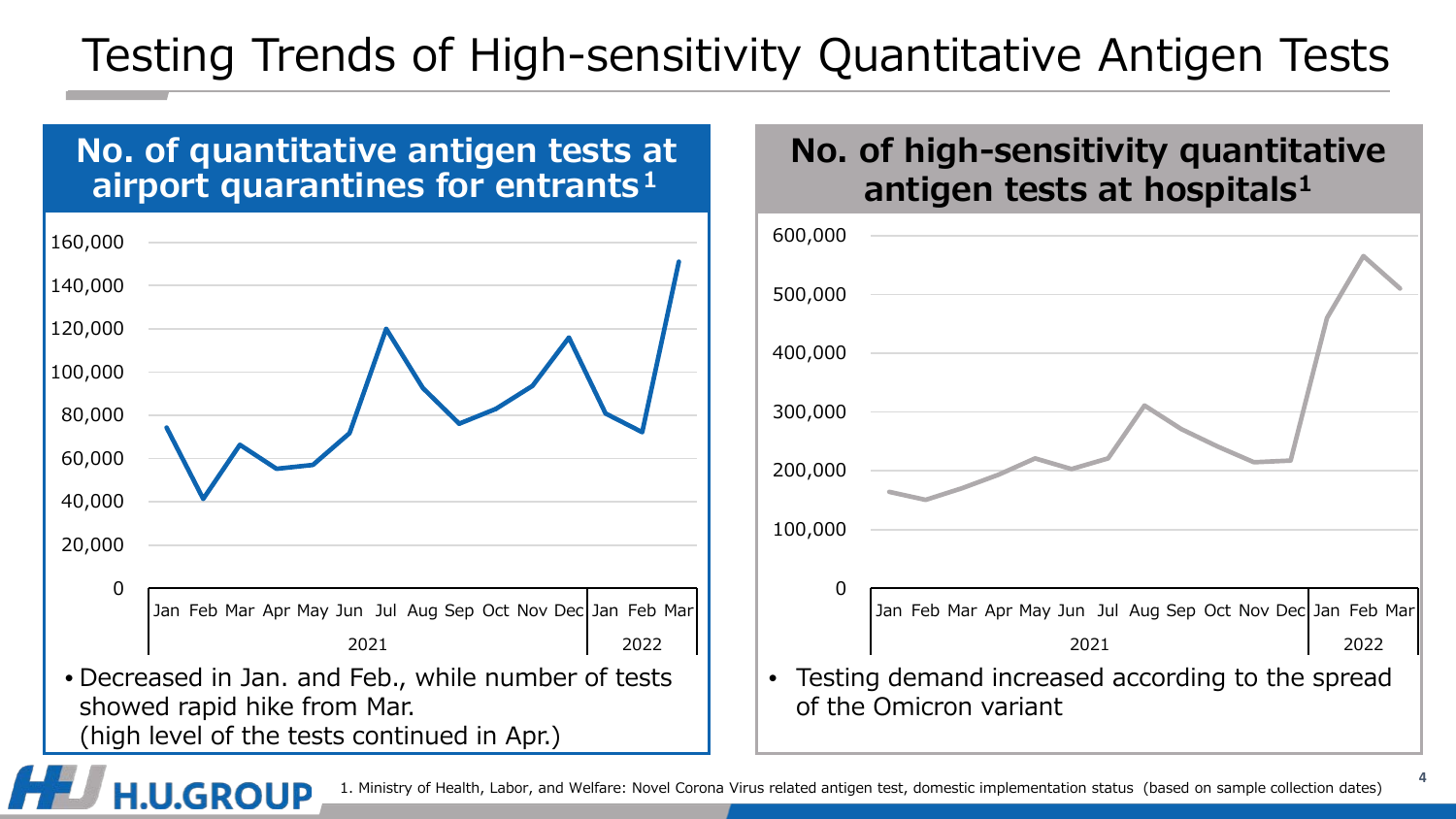### Consolidated Net Sales Waterfall Chart

(¥ billion)



1. Net sales related to COVID-19 testing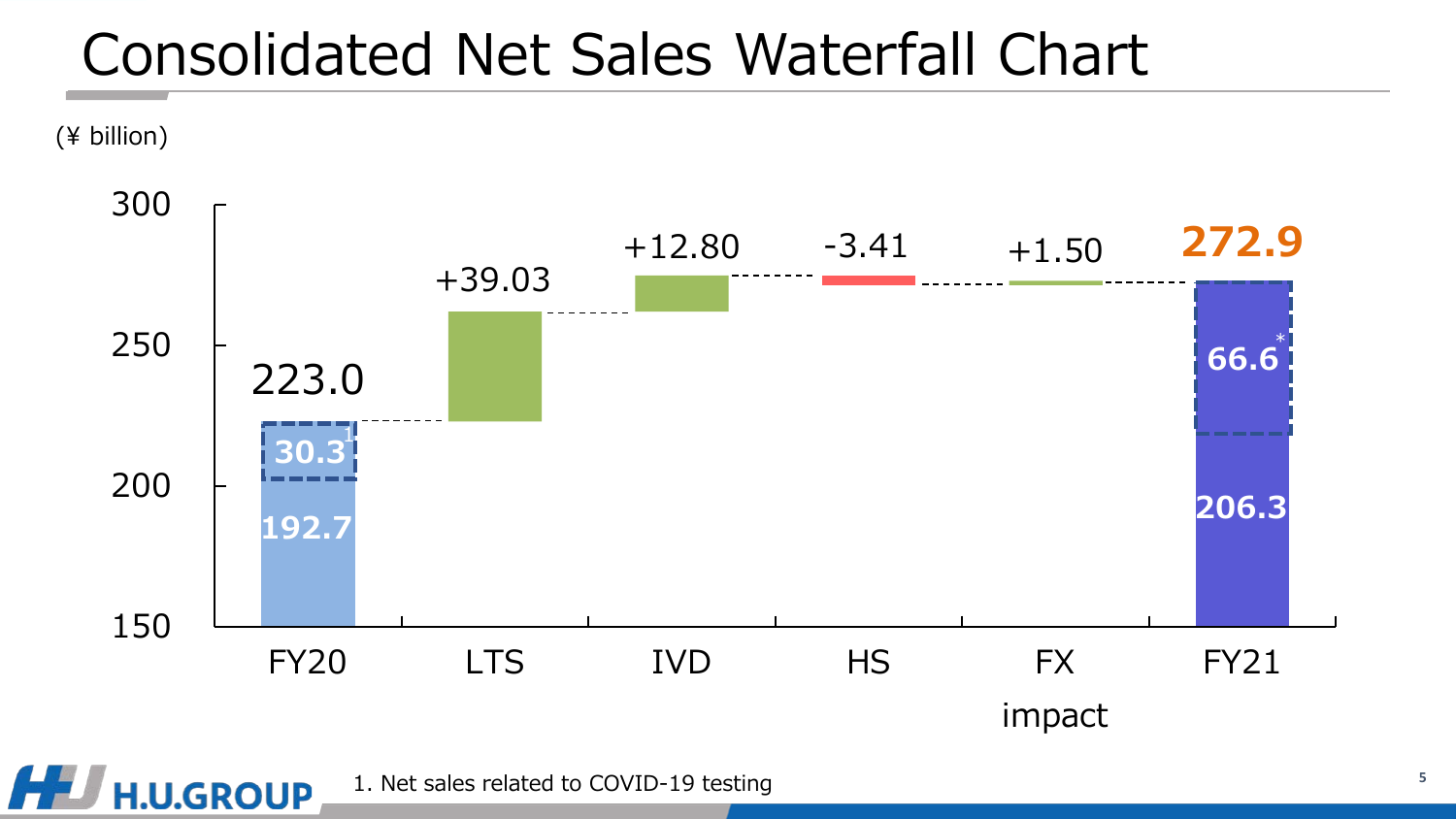### Consolidated Operating Profit Waterfall Chart

(¥ billion)

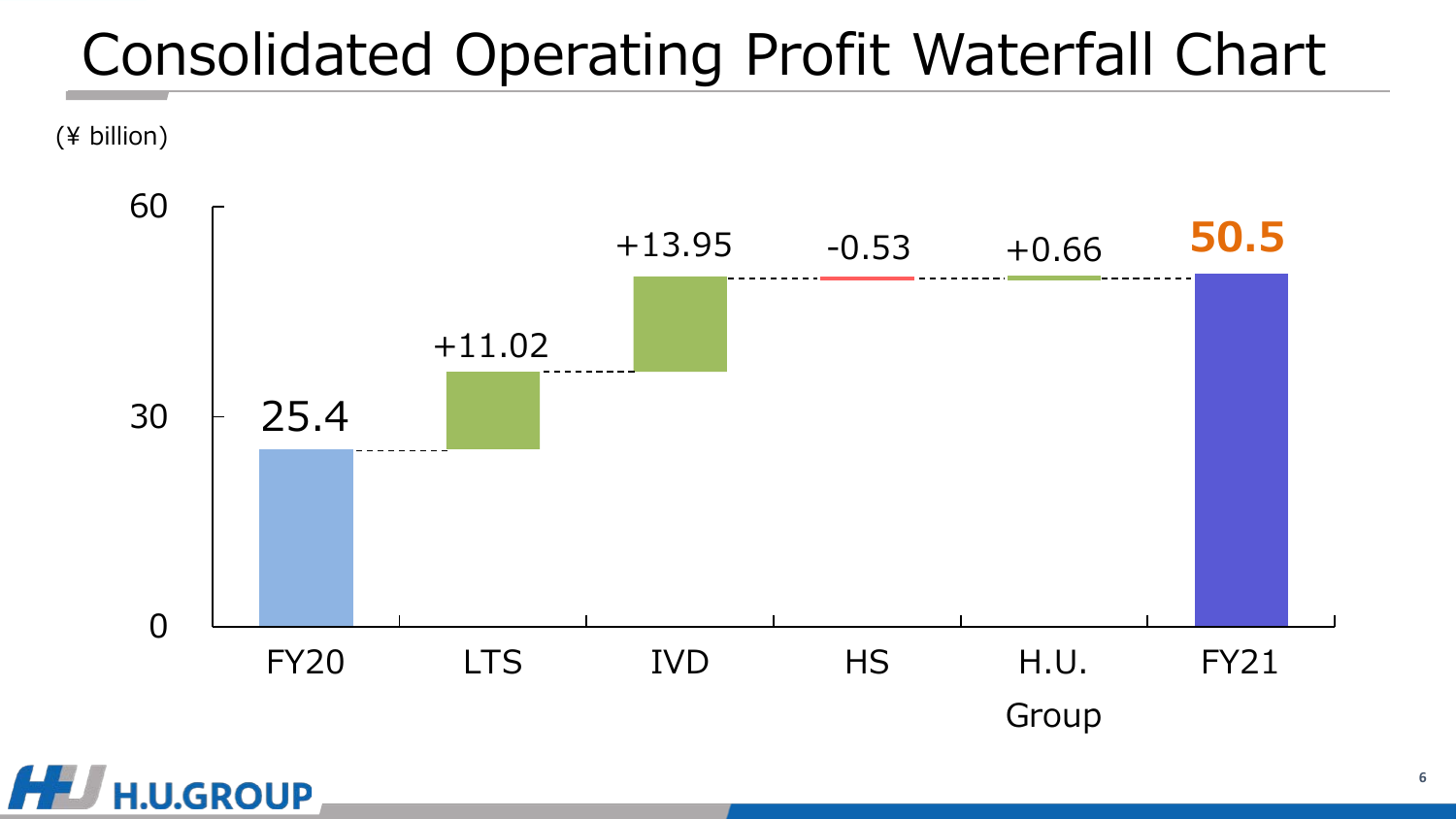## Quarterly Performance

**H.U.GROUP** 

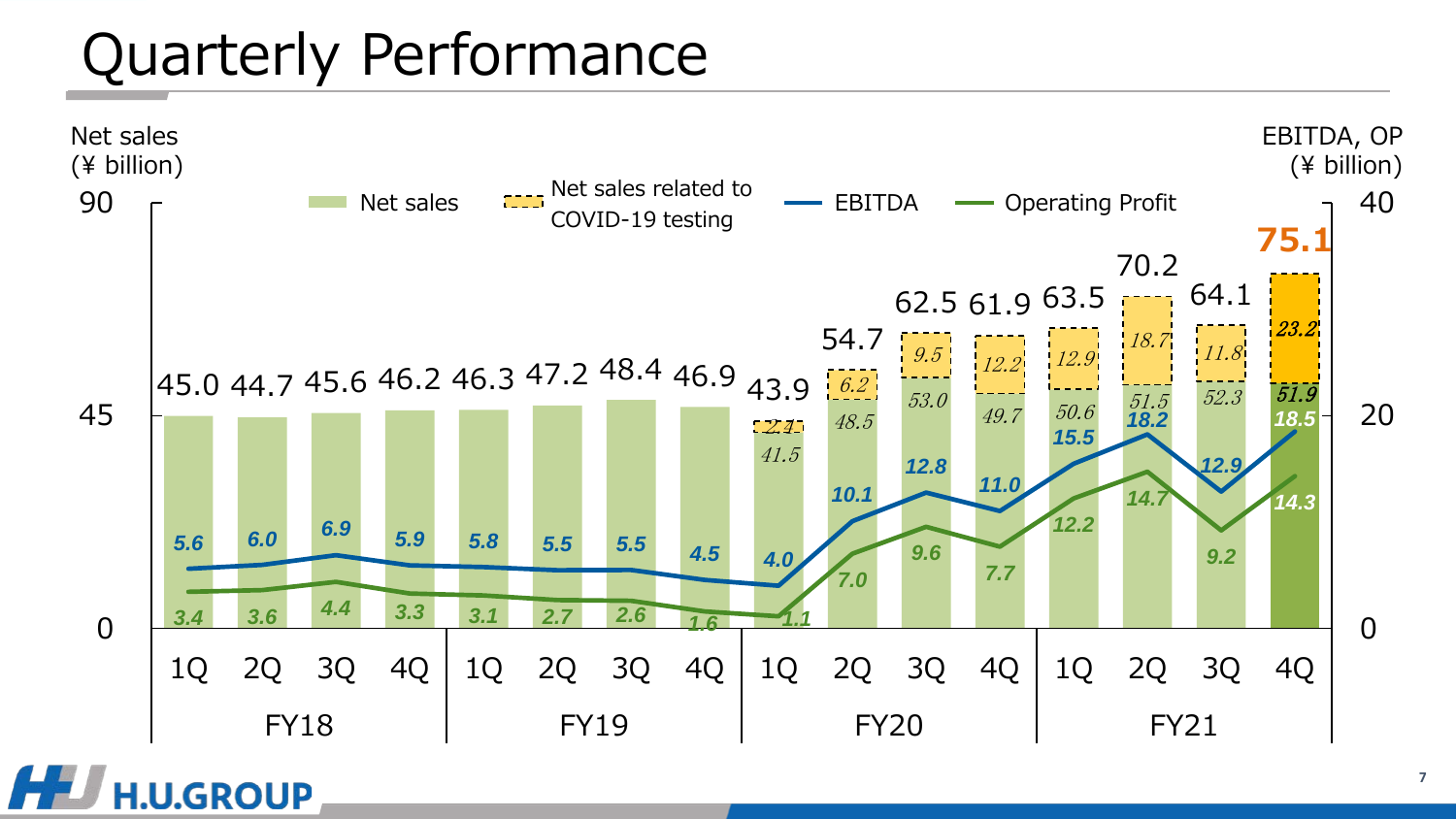# Consolidated Ordinary Profit & Net Profit

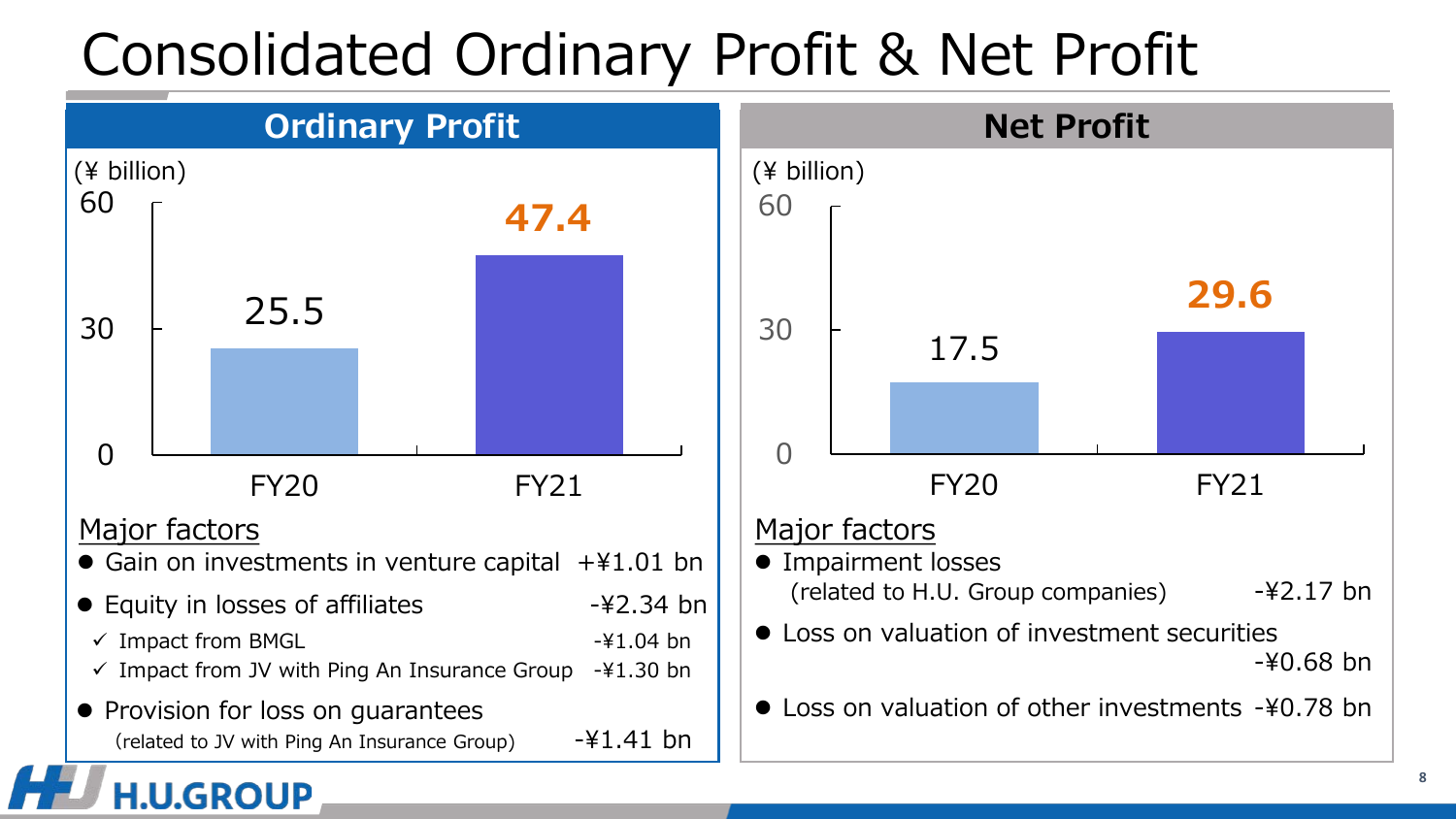### LTS



#### **YoY Comparison**

(¥ billion)

|               | <b>FY20</b> |      | <b>FY21</b> |       | Variance |                |
|---------------|-------------|------|-------------|-------|----------|----------------|
| Net sales     | 140.9       |      | 179.9       |       | $+39.03$ | $+27.7%$       |
| Off-site      | 112.1       |      | 140.6       |       | $+28.47$ | $+25.4%$       |
| FMS/Branch    | 24.0        |      | 33.9        |       | $+9.94$  | $+41.5%$       |
| Others        | 4.8         |      | 5.4         |       | $+0.62$  | $+12.9%$       |
| <b>EBITDA</b> | 19.8        |      | 32.2        |       | $+12.49$ | $+63.2%$       |
|               | 12.6        | 9.0% | 23.6        |       | $+11.02$ | $+87.4%$       |
|               |             |      |             | 14.0% |          | 17.9%<br>13.1% |

#### Net sales

- COVID-19 related tests: ¥44.8 bn (YoY +¥26.2 bn) PCR tests, large-scale events, comprehensive testing support at airport quarantines, etc.
- Increase in test items related to genetic testing
- Recovery in the number of tests after a decrease in the previous fiscal year

#### Operating Profit

- Profit increased in line with COVID-19 related sales growth, because of recovery of the number of tests
- Costs related to AkirunoCube
	- $\checkmark$  Expenses incl. one-time costs: ¥6.6 bn
	- $\checkmark$  Depreciation and amortization: ¥0.3 bn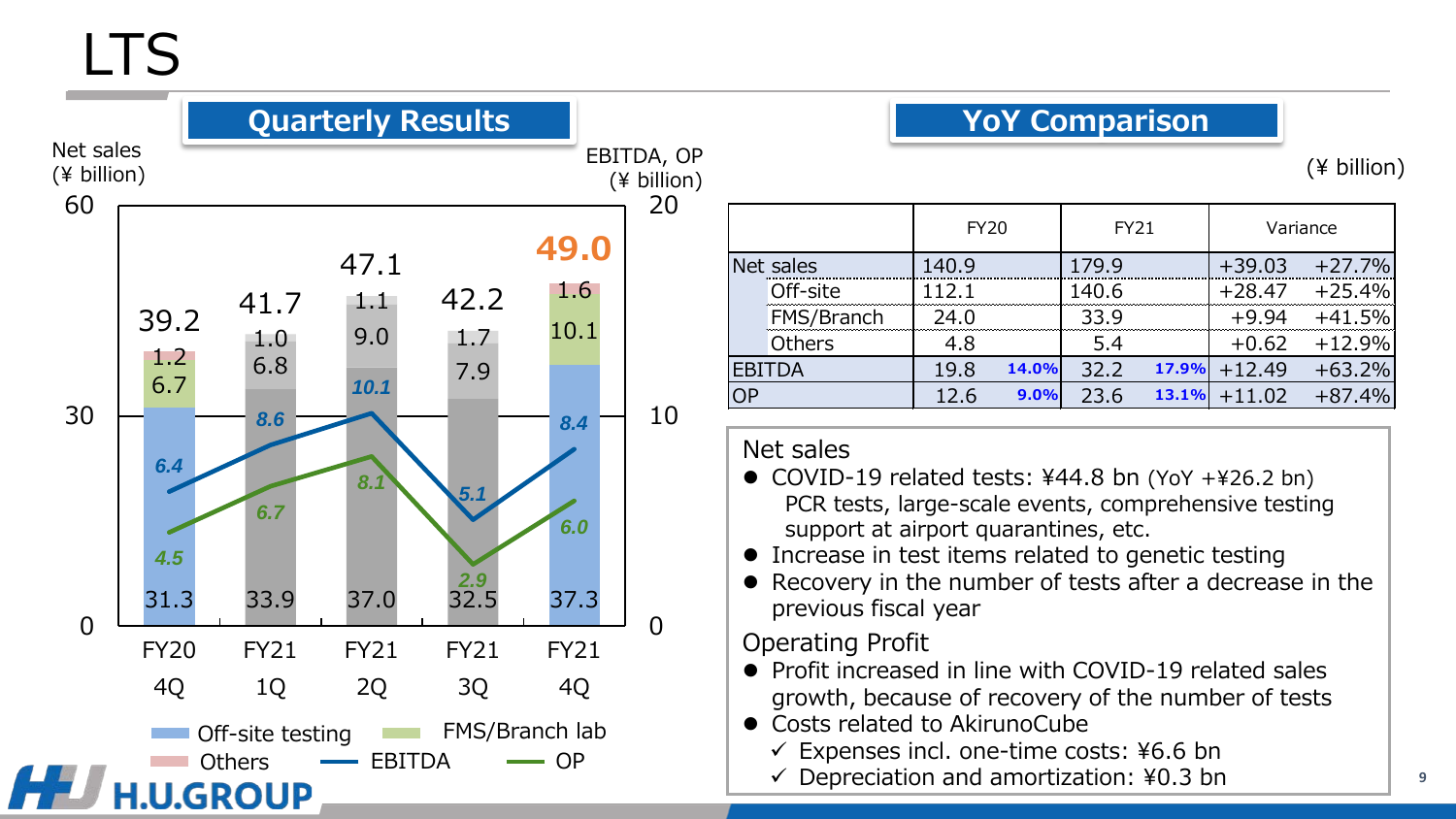# IVD

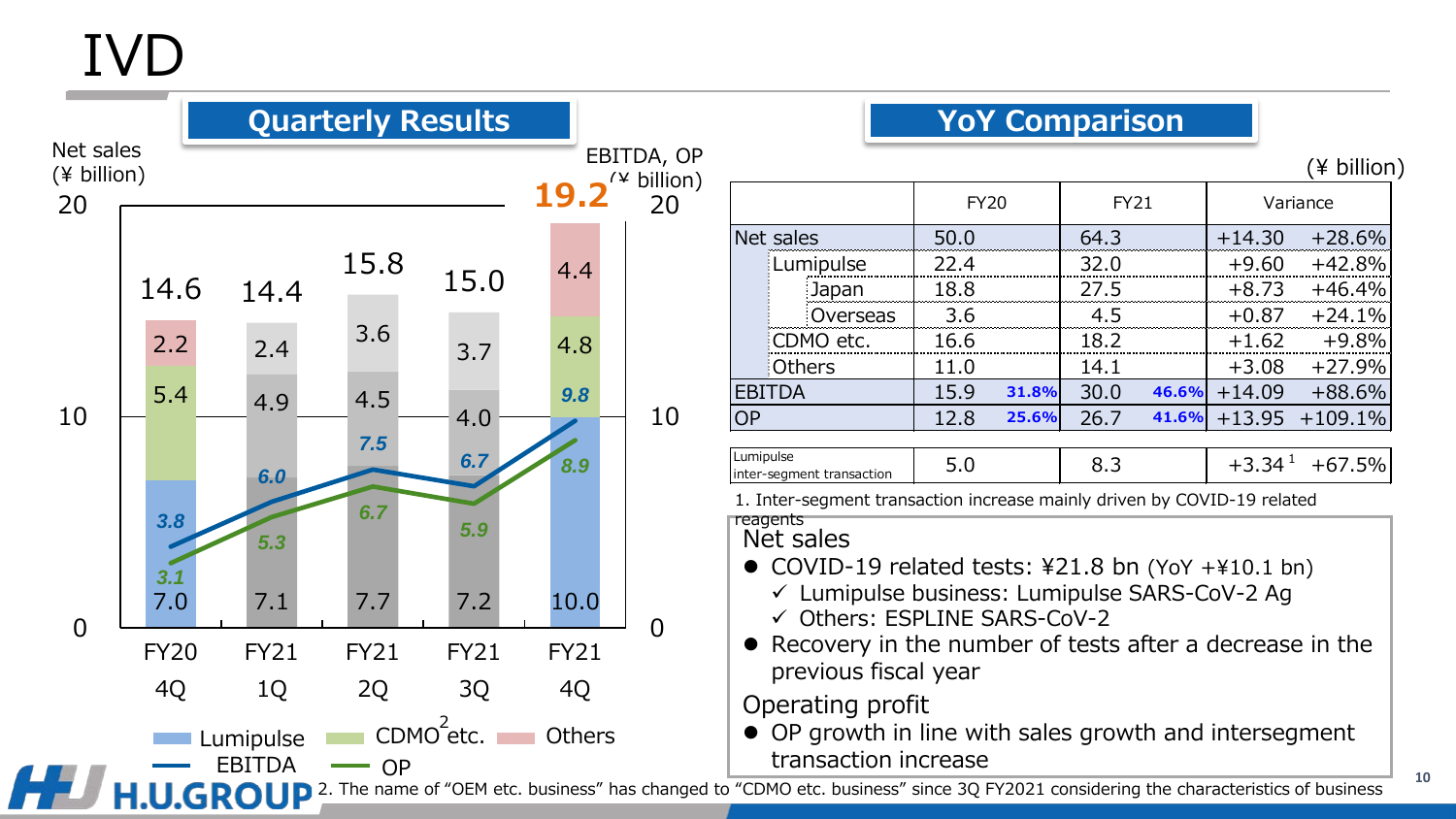HS

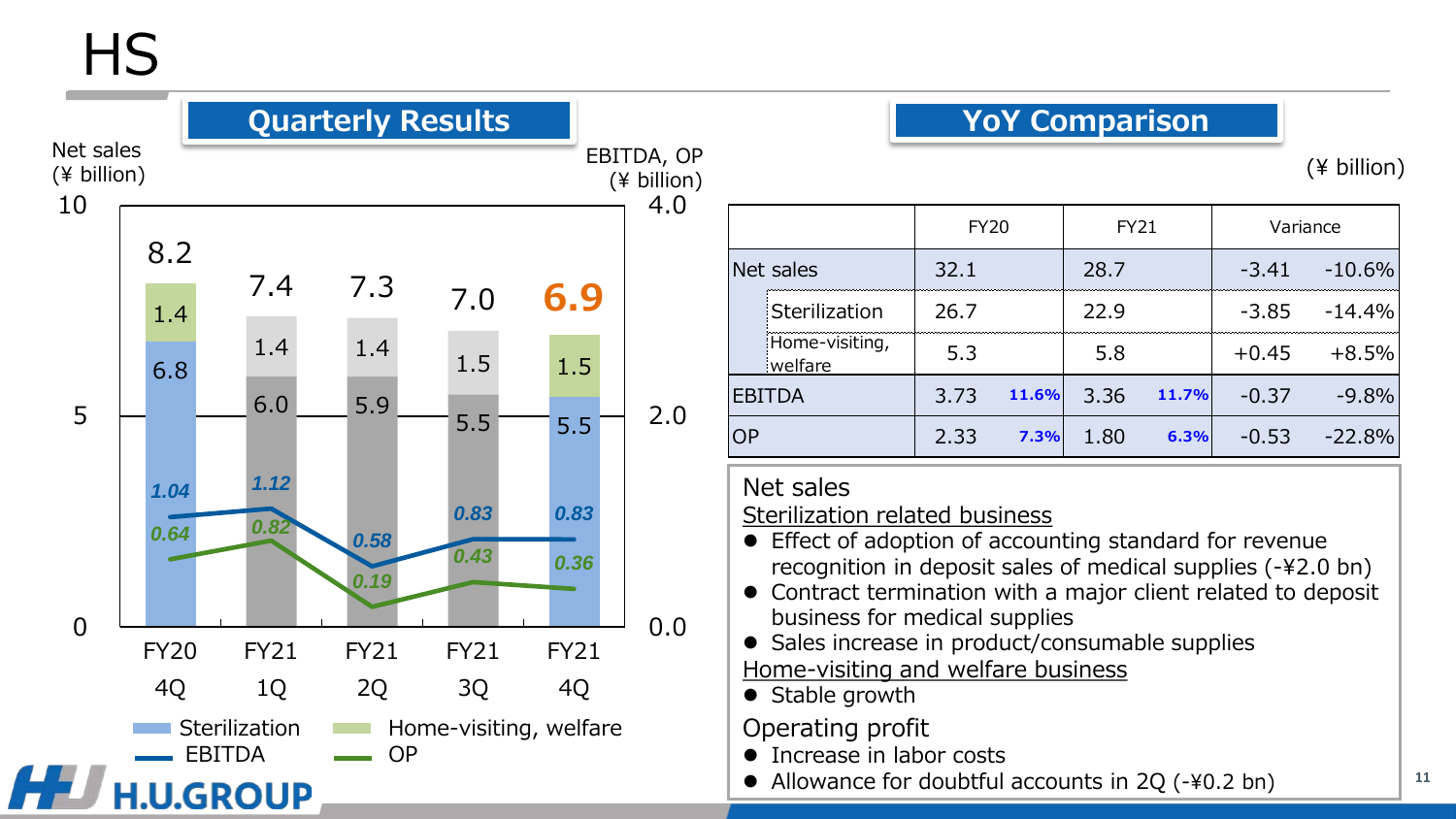### Consolidated Results for FY2021

(¥ billion)

|                     |            | FY2020 |       | FY2021 |       | Variance |           |
|---------------------|------------|--------|-------|--------|-------|----------|-----------|
| <b>Net sales</b>    |            | 223.0  |       | 272.9  |       | $+49.9$  | $+22.4%$  |
|                     | <b>LTS</b> | 140.9  |       | 179.9  |       | $+39.0$  | $+27.7%$  |
|                     | <b>IVD</b> | 50.0   |       | 64.3   |       | $+14.3$  | $+28.6%$  |
|                     | <b>HS</b>  | 32.1   |       | 28.7   |       | $-3.4$   | $-10.6%$  |
| $\overline{OP}^1$   |            | 25.4   | 11.4% | 50.5   | 18.5% | $+25.1$  | +98.8%    |
|                     | <b>LTS</b> | 12.6   | 9.0%  | 23.6   | 13.1% | $+11.0$  | $+87.4%$  |
|                     | <b>IVD</b> | 12.8   | 25.6% | 26.7   | 41.6% | $+13.9$  | $+109.1%$ |
|                     | <b>HS</b>  | 2.3    | 7.3%  | 1.8    | 6.3%  | $-0.5$   | $-22.8%$  |
|                     | Or. profit | 25.5   | 7.4%  | 47.4   | 17.4% | $+22.0$  | $+86.3%$  |
| <b>Net profit</b>   |            | 17.5   | 5.2%  | 29.6   | 10.8% | $+12.1$  | $+69.5%$  |
| EBITDA <sup>2</sup> |            | 37.9   | 17.0% | 65.1   | 23.9% | $+27.2$  | $+71.9%$  |
| <b>ROE</b>          |            | 16.0%  |       | 23.2%  |       | $+7.2pt$ |           |
| <b>ROIC</b>         |            | 8.7%   |       | 15.4%  |       | $+6.7pt$ |           |

Note: Figures in color blue are the profit ratio to each revenue.

- 1. OP includes H.U. Group Holdings and H.U. Group Research Institute etc., as well as intersegment eliminations. (FY2020: -¥2.33 bn, FY2021: -¥1.67 bn)
- 2. EBITDA = Operating profit + Depreciation + Amortization of goodwill  $H.U.GROUP$

HE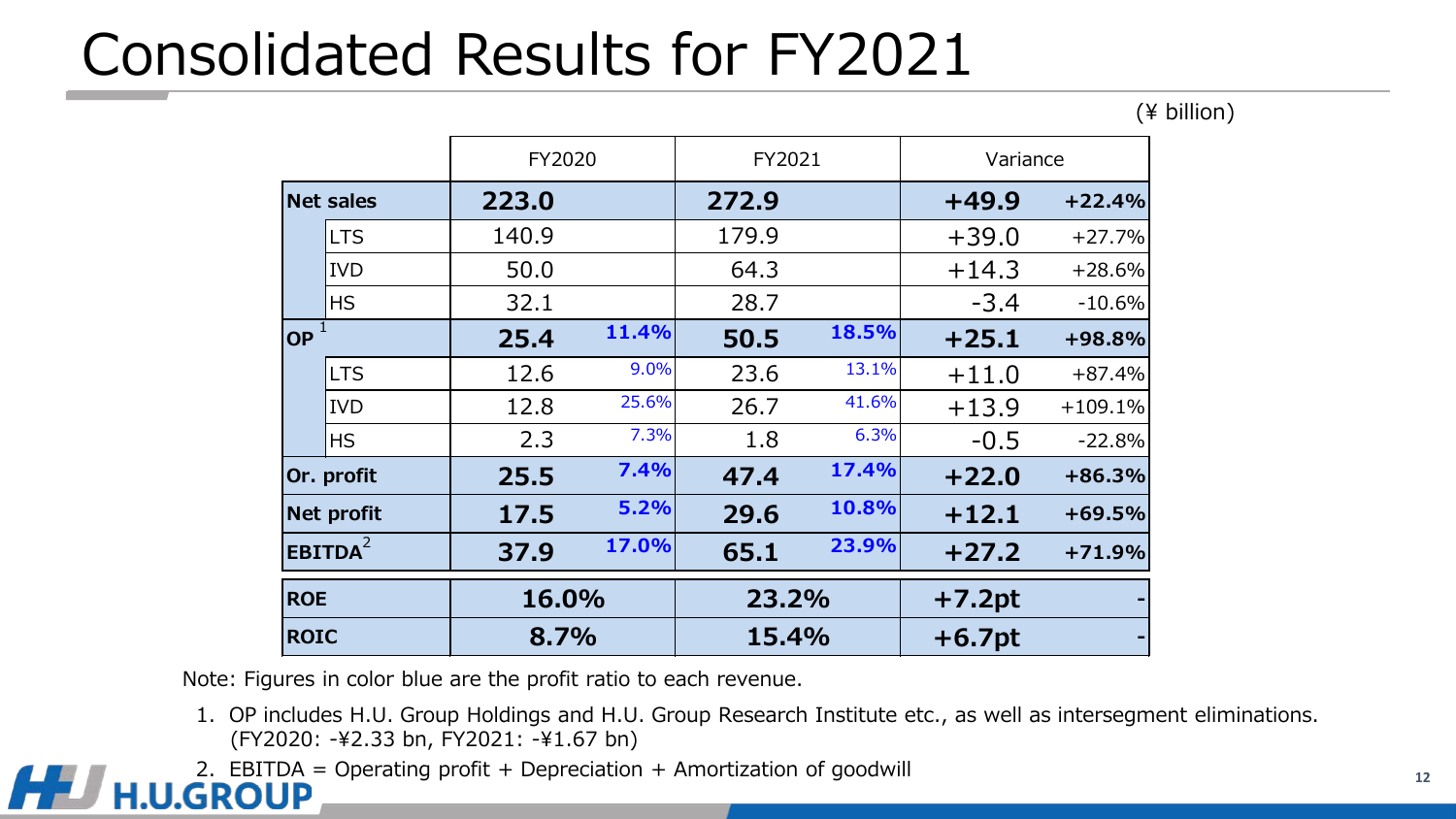## R&D, CAPEX, D&A (in comparison with intial plan)

- CAPEX: Delay in inspection related to AkirunoCube
- R&D, D&A: Generally in line with the initial estimation



(¥ billion)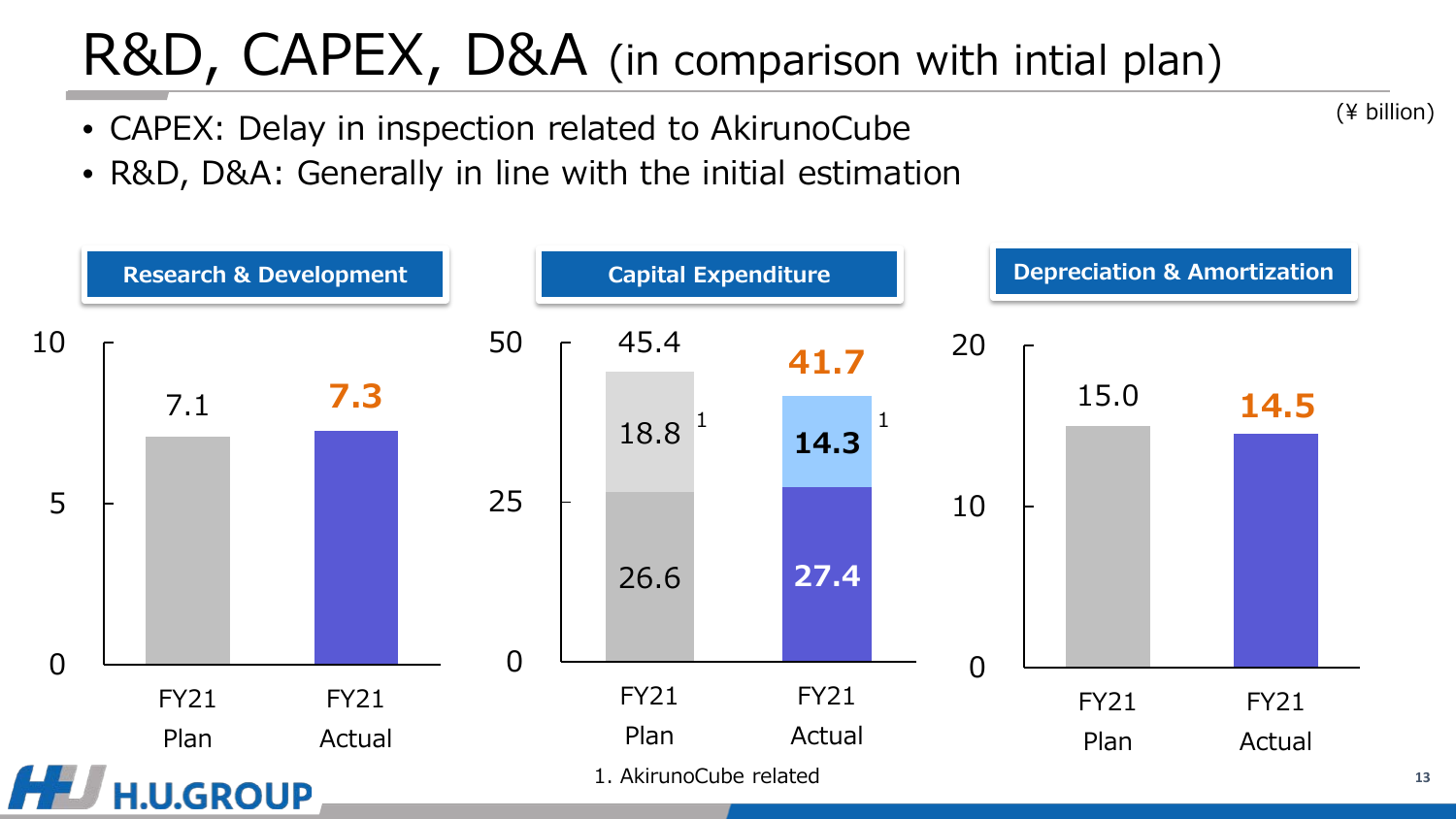### Cash and Deposits / Interest-bearing Debt

(¥ billion)

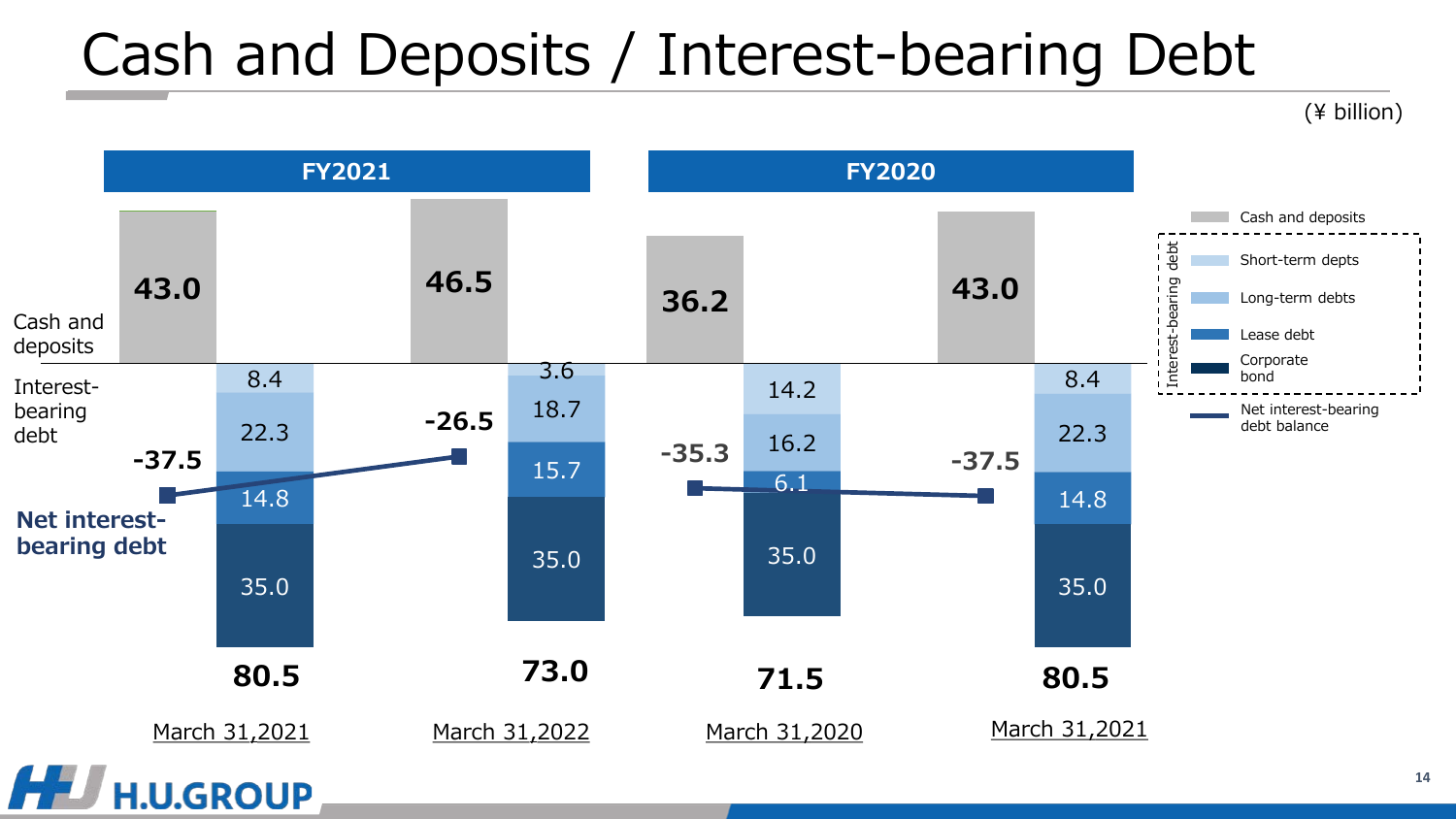#### FY21 End-of-term Analysis of Consolidated Cash Flows

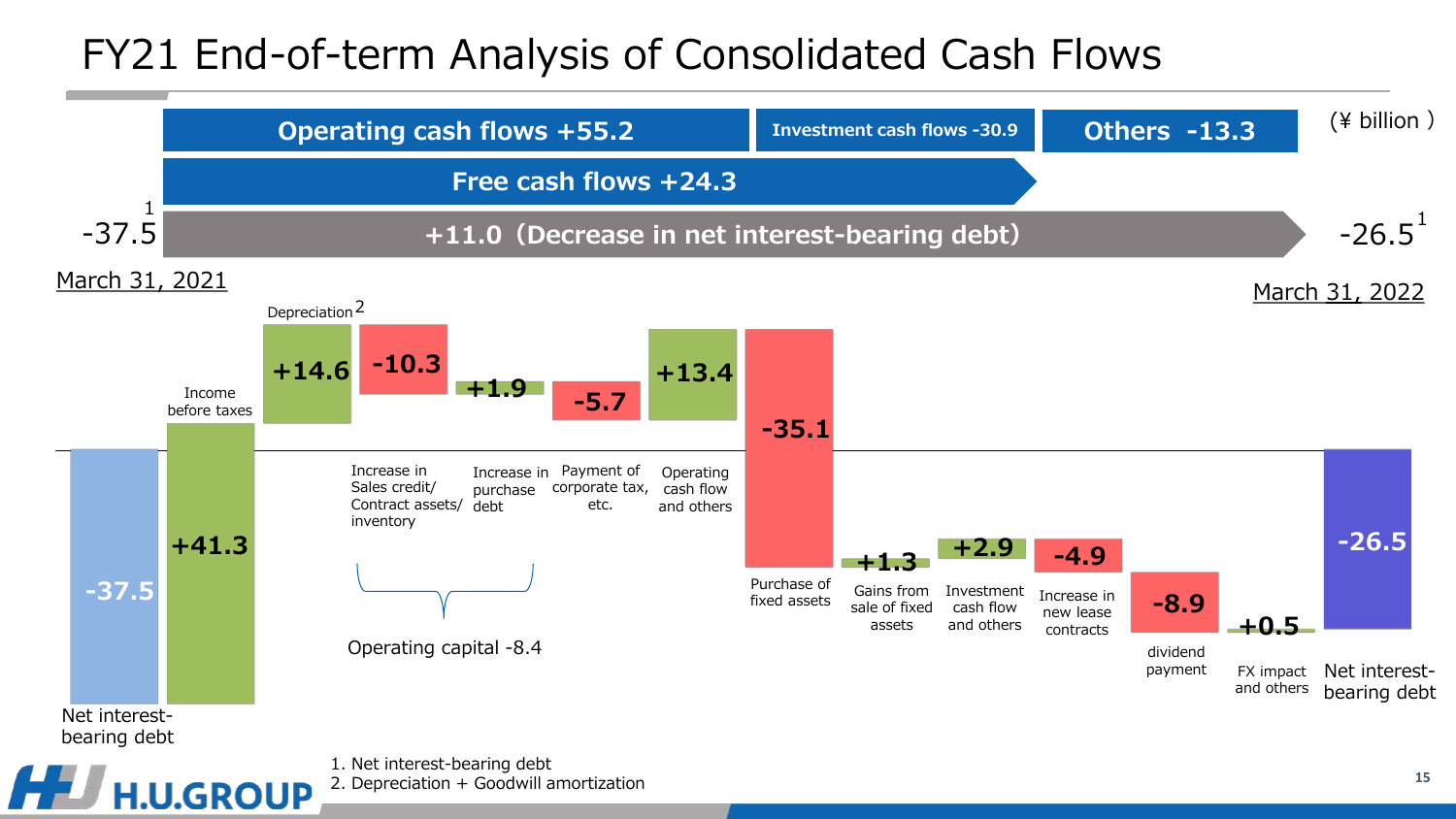#### FY20 End-of-term Analysis of Consolidated Cash Flows

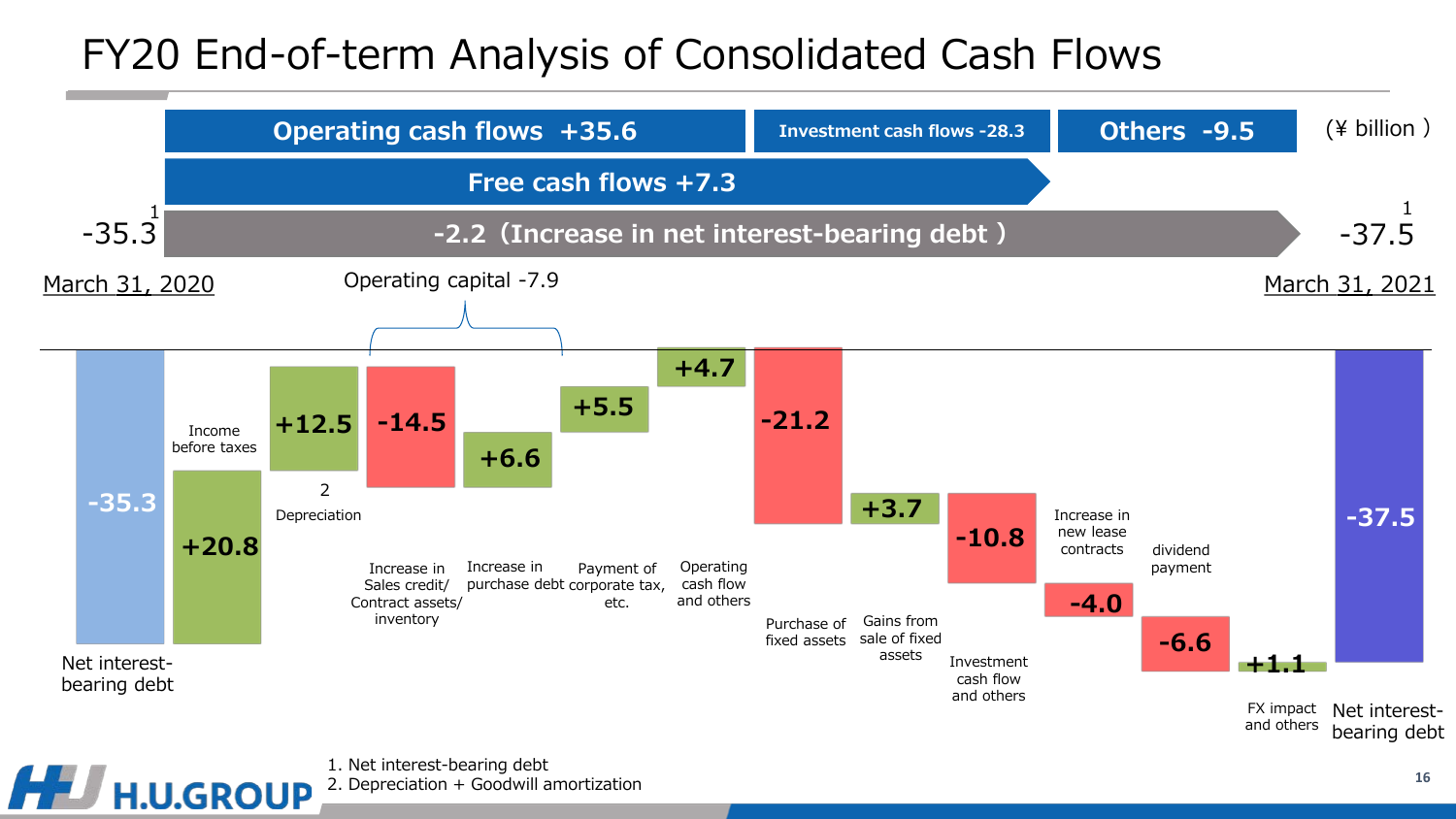#### Progress to Medium-term Consolidated Financial Targets

|                                                                         | Medium-term plan targets                                                  | FY2021 Actual              | Progress              |
|-------------------------------------------------------------------------|---------------------------------------------------------------------------|----------------------------|-----------------------|
| <b>Net Sales CAGR</b>                                                   | 6% or more                                                                | 20.3%                      | $\checkmark$          |
| <b>EBITDA margin</b>                                                    | 18% or more                                                               | 23.9%                      | $\sqrt{}$             |
| <b>OP margin</b>                                                        | 10% or more                                                               | 18.5%                      | $\sqrt{}$             |
| <b>ROE</b>                                                              | 12% or more                                                               | 23.2%                      | $\checkmark$          |
| <b>ROIC</b>                                                             | 8% or more                                                                | 15.4%                      | $\checkmark$          |
| Net interest-bearing debt to<br><b>EBITDA</b> (excl. lease obligations) | End of FY2024: 1.3x or less<br>(2.5x or less during the medium-term plan) | 0.17x                      | $\sqrt{}$             |
| <b>Equity Ratio</b><br>(excl. real estate finance)                      | 40% or more                                                               | 48.9%                      | $\sqrt{}$             |
| 5 years cumulative<br><b>Operating Cash Flows</b>                       | ¥150 bn or more                                                           | ¥90.8 bn                   | $\sqrt{}$             |
| 5 years cumulative<br><b>Free Cash Flows</b>                            | ¥50 bn or more                                                            | ¥31.7 bn $^{2}$            | $\vee$                |
| <b>.U.GROUP</b>                                                         |                                                                           | 1. 2-year CAGR (FY19-FY21) | 2. 2 years cumulative |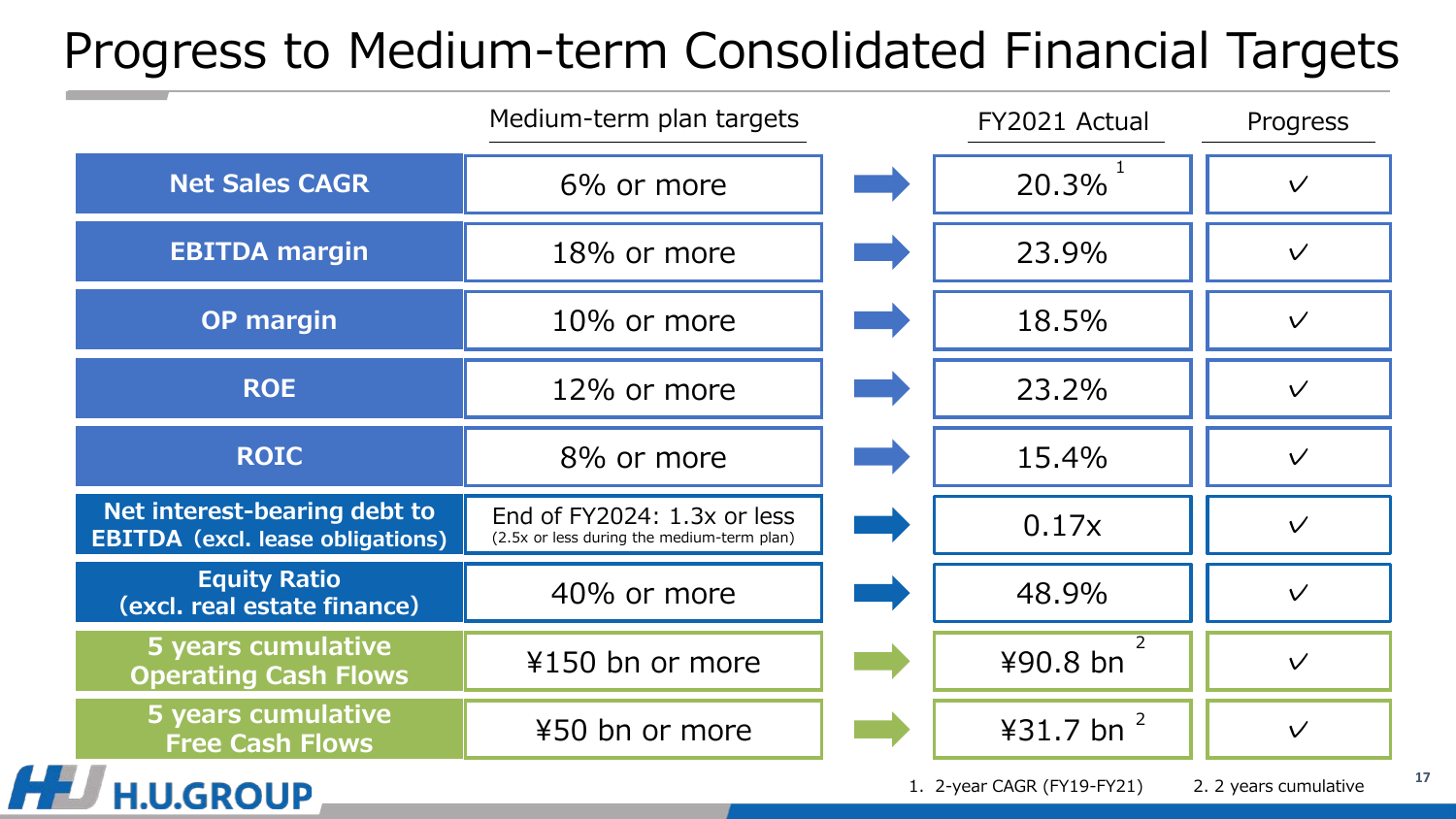# FY2022 (Ending in March 2023) Business Plan

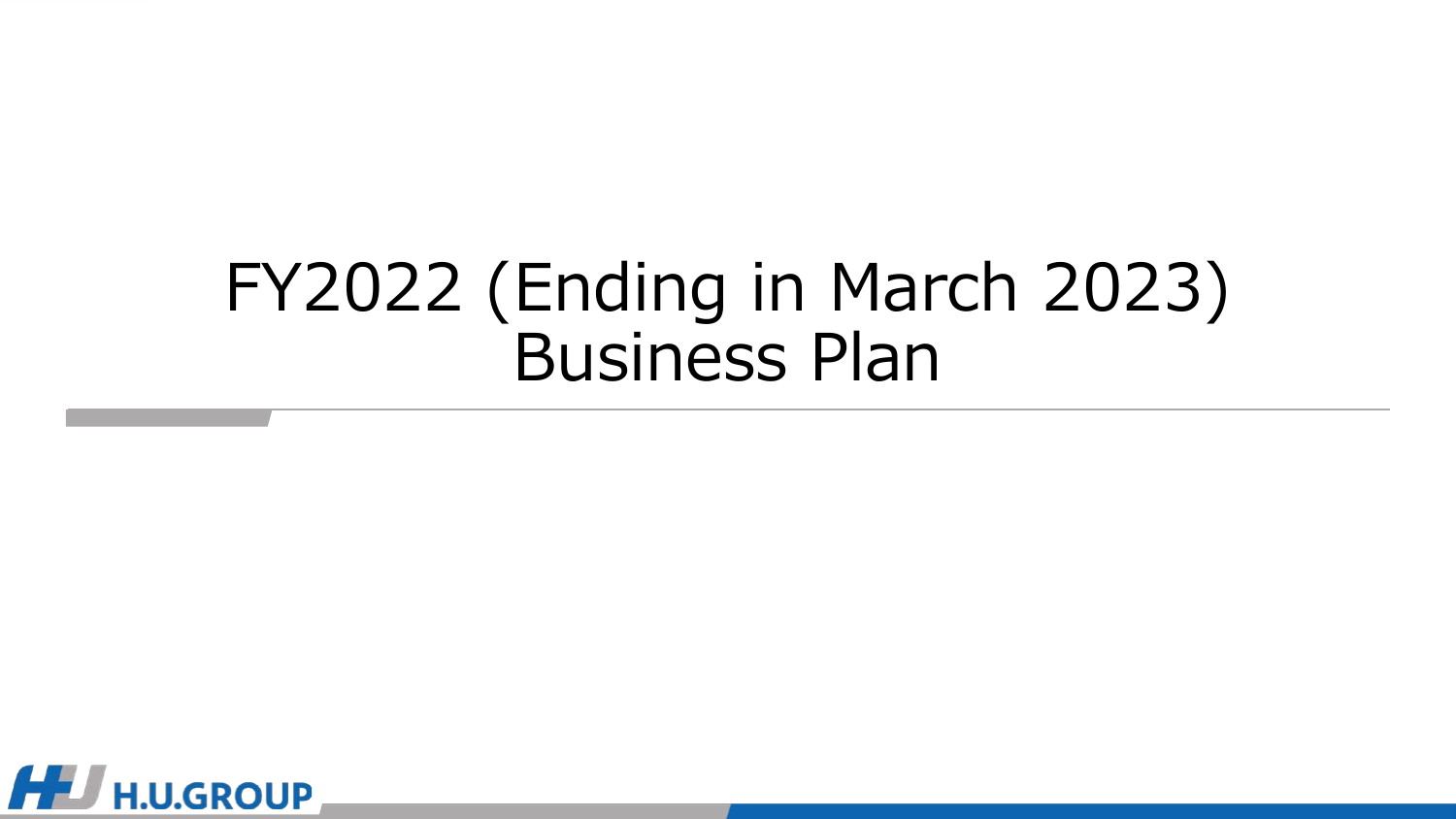# Key Initiatives (LTS)

H

| <b>AkirunoCube</b>                               | Efforts toward full operation<br>$\bullet$                                                                                                                                                                                                                                                                                                         |
|--------------------------------------------------|----------------------------------------------------------------------------------------------------------------------------------------------------------------------------------------------------------------------------------------------------------------------------------------------------------------------------------------------------|
| <b>Sales growth</b>                              | Customer acquisition<br>Strengthen business activities and provide solution proposal<br>by integrated sales forces across the group<br>Improve convenience for customers by introducing ICT tools<br>Advanced medicine<br>Develop new testing items and adding testing capability<br>Accelerate information collection for further business growth |
| <b>Profit</b><br>structure<br><i>improvement</i> | Logistics<br>Form a JV with Medipal Holdings<br>Conduct feasibility study for swift establishment of<br>$\bullet$<br>business foundation<br>Reduce fixed costs<br>Create an ideal fixed cost structure for after-COVID<br>conditions                                                                                                               |
| <b>H.U.GROUP</b>                                 |                                                                                                                                                                                                                                                                                                                                                    |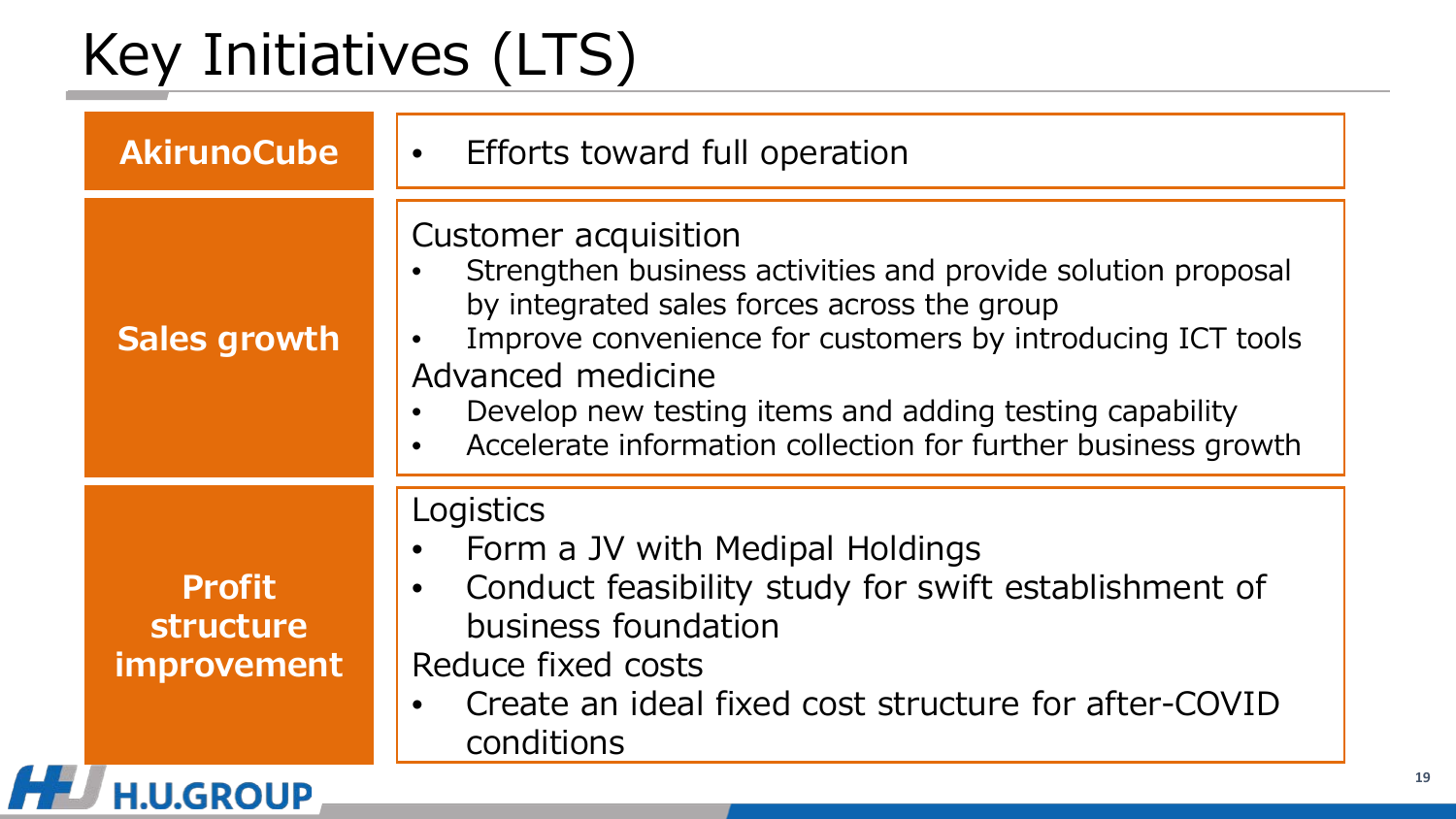# AkirunoCube's Future Outlook

- Testing machine relocation from Hachioji has been completed in first week of May 2022
- Additional development and validation of the automated conveyer line is a top priority in order to meet our quality requirement (operation will start in July 2022)
- Full operation of system (including invoicing etc.) will start in **May 2023** (total CAPEX will be **¥38.0 bn** and depreciation in full operation will become **¥6.5 bn/year** after FY2024, due to additional investment)
- OPEX for parallel operation between Hachioji-Akiruno will occur for the time being

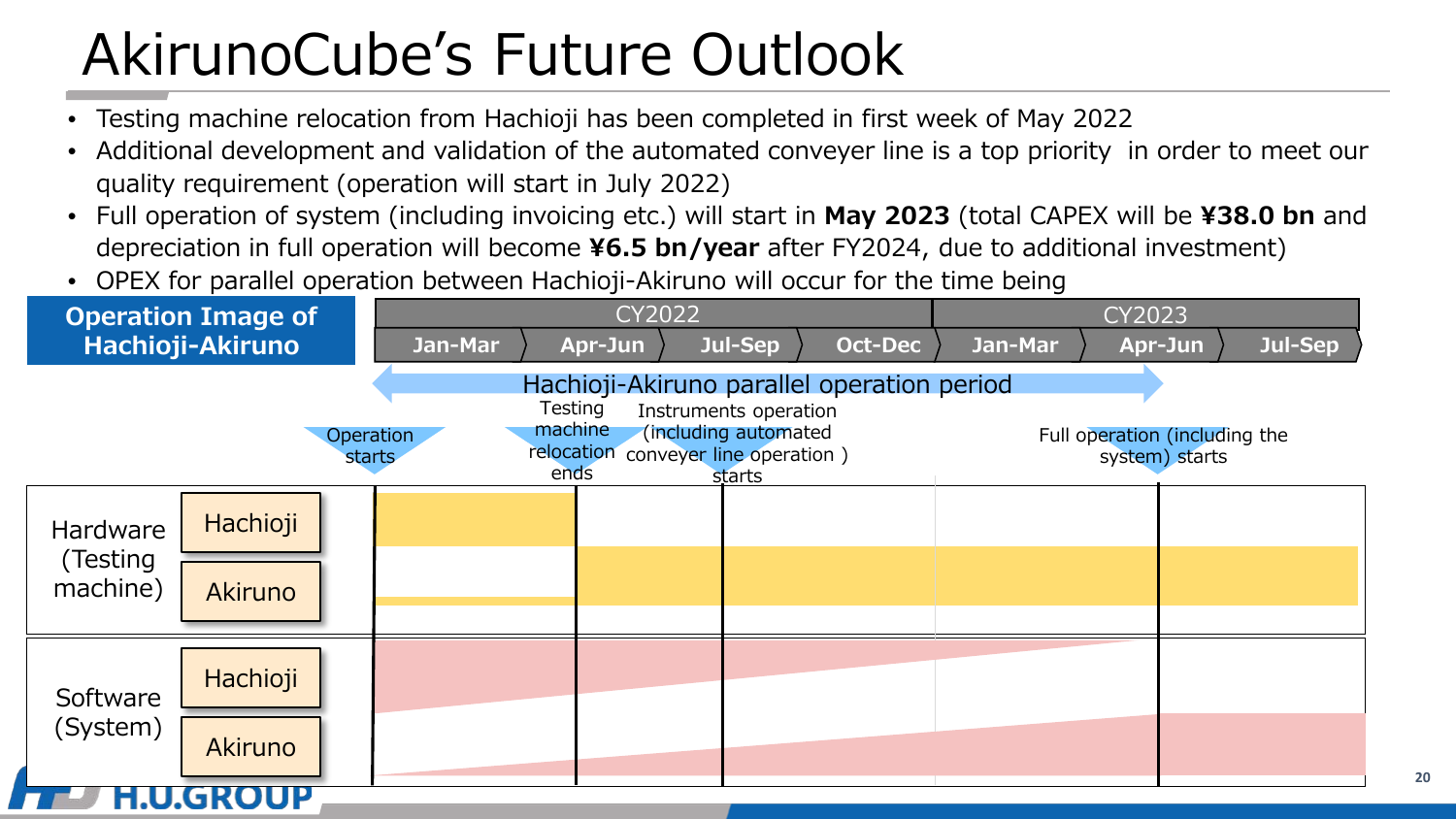## FY22 Forecast :AkirunoCube Cost and Effect

(¥ billion)

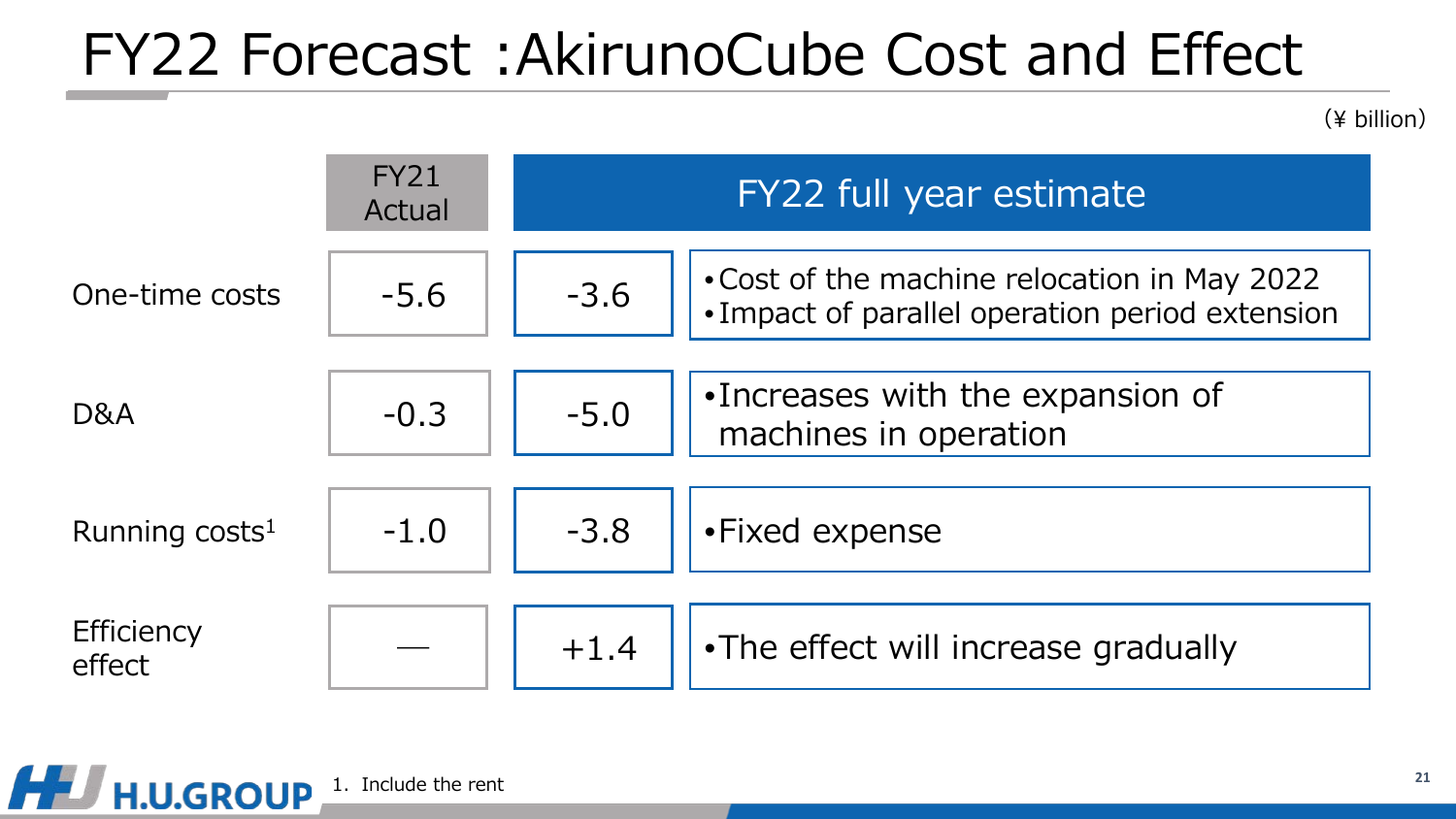### Changes in Assumption of the Medium-term Plan

#### **Initial assumption (as of Sep. 2020) Current assumption**

- 1. COIVID-19 contribution will settle by first half of H.U. 2025 (no impact in second half)
- 2. Second half will begin profit expansion phase through AkirunoCube's full operation
- 3. Reorganization of nationwide lab network incl. Kansai Lab to be completed during H.U. 2025

- 1. COIVID-19 related tests continues to generate business due to the prolonged pandemic
- 2. AkirunoCube is still in a phase of staged launch  $\rightarrow$  both positive impact (improvement of profitability) and negative impact (depreciation) will be delayed
- 3. Kansai Lab project is now under reconsideration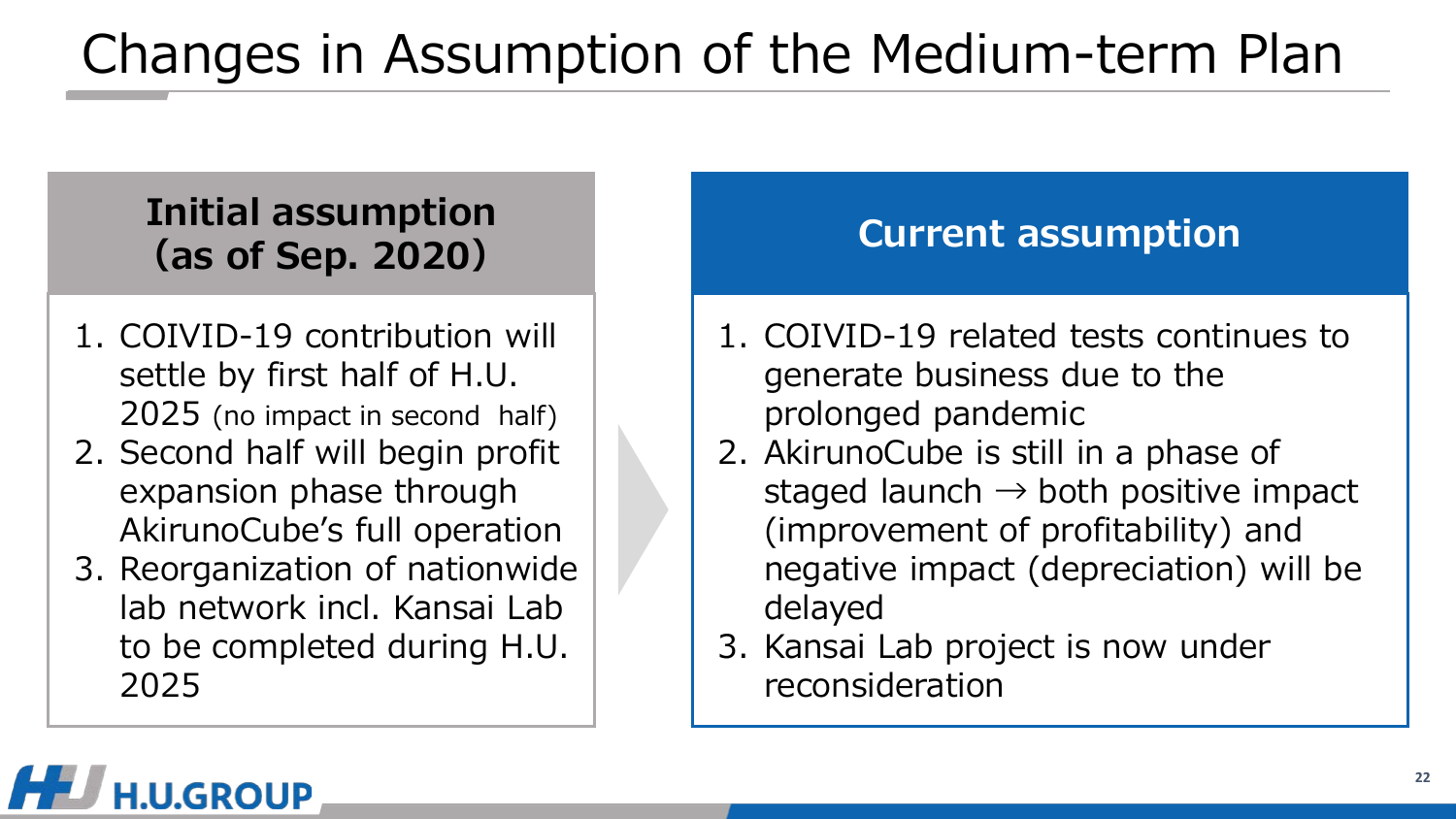#### After FY22 Forecast: AkirunoCube related Cost and Effect

- Due to the staged launch, beneficial effects of the new lab will be delayed, and the parallel operation will increase one-time expenses
- The total D&A will increase due to the increase in the investment, but this will not change the forecast that total beneficial effect will exceed cost increases in FY2024



Estimated based on both sales growth and marginal profit ratio were to remain unchanged from FY2019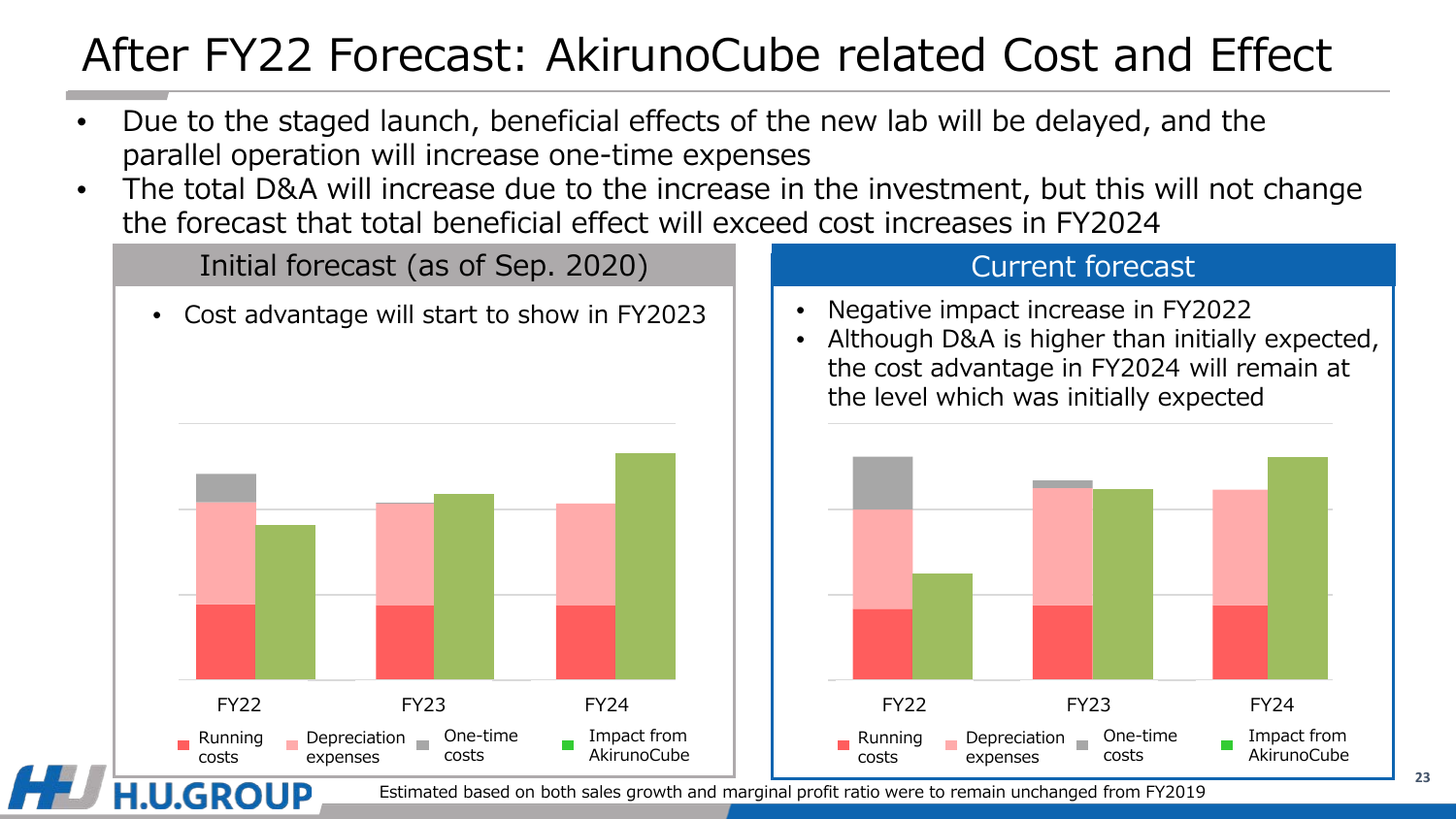# Alliance with MEDIPAL HOLDINGS

- Promote shared logistics through a JV established in April 2022
- Operation starts from October 2022

**Compared with the assumptions of medium-term plan (reduce collection costs by 15-20%1 in FY2022) , the effect is expected be delayed**



#### **Illustration of shared logistics**





Sharing of routes/Reduction of GHG emissions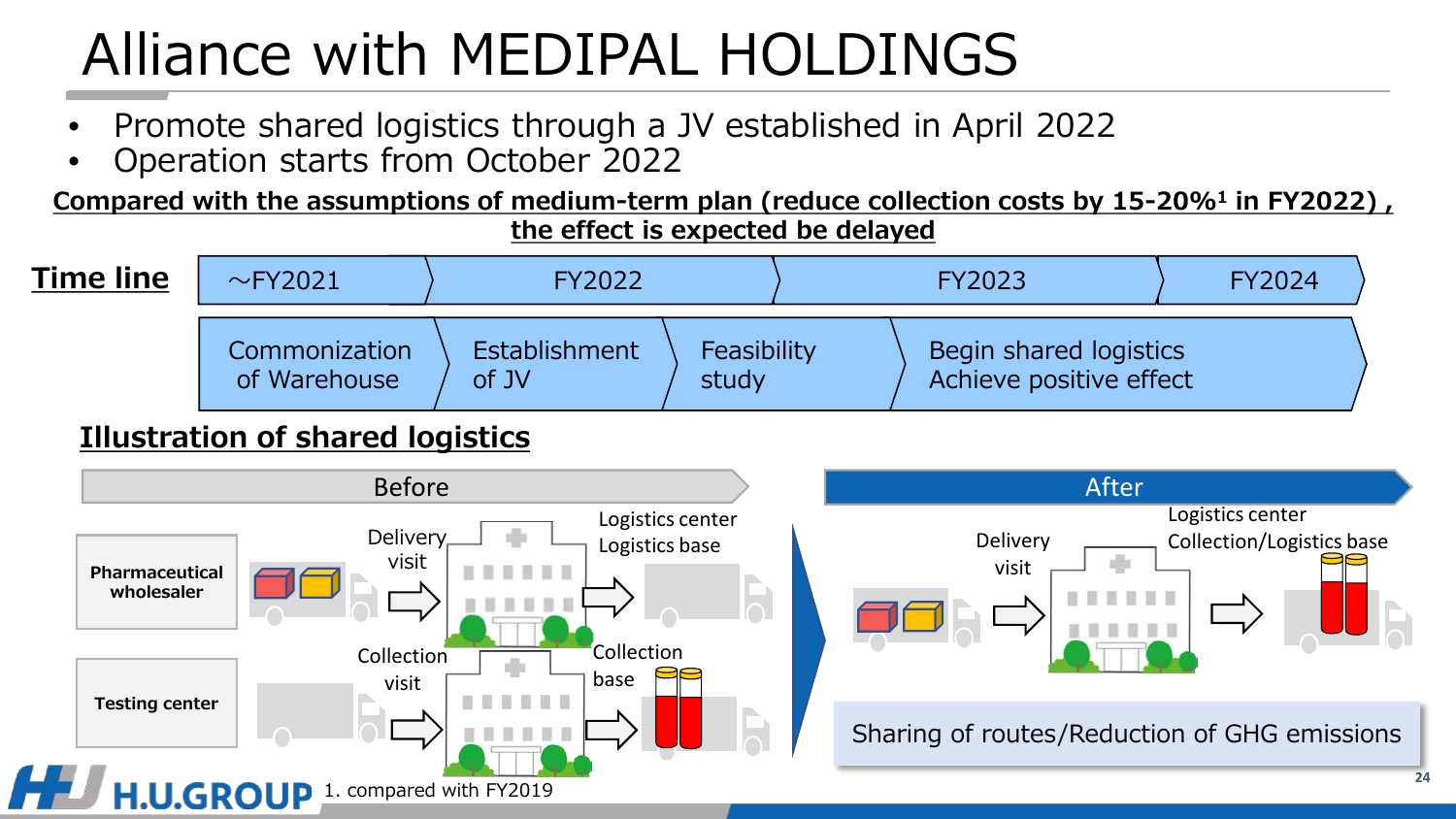#### Key Initiatives (IVD): Lumipulse and Alzheimer's Related Testing

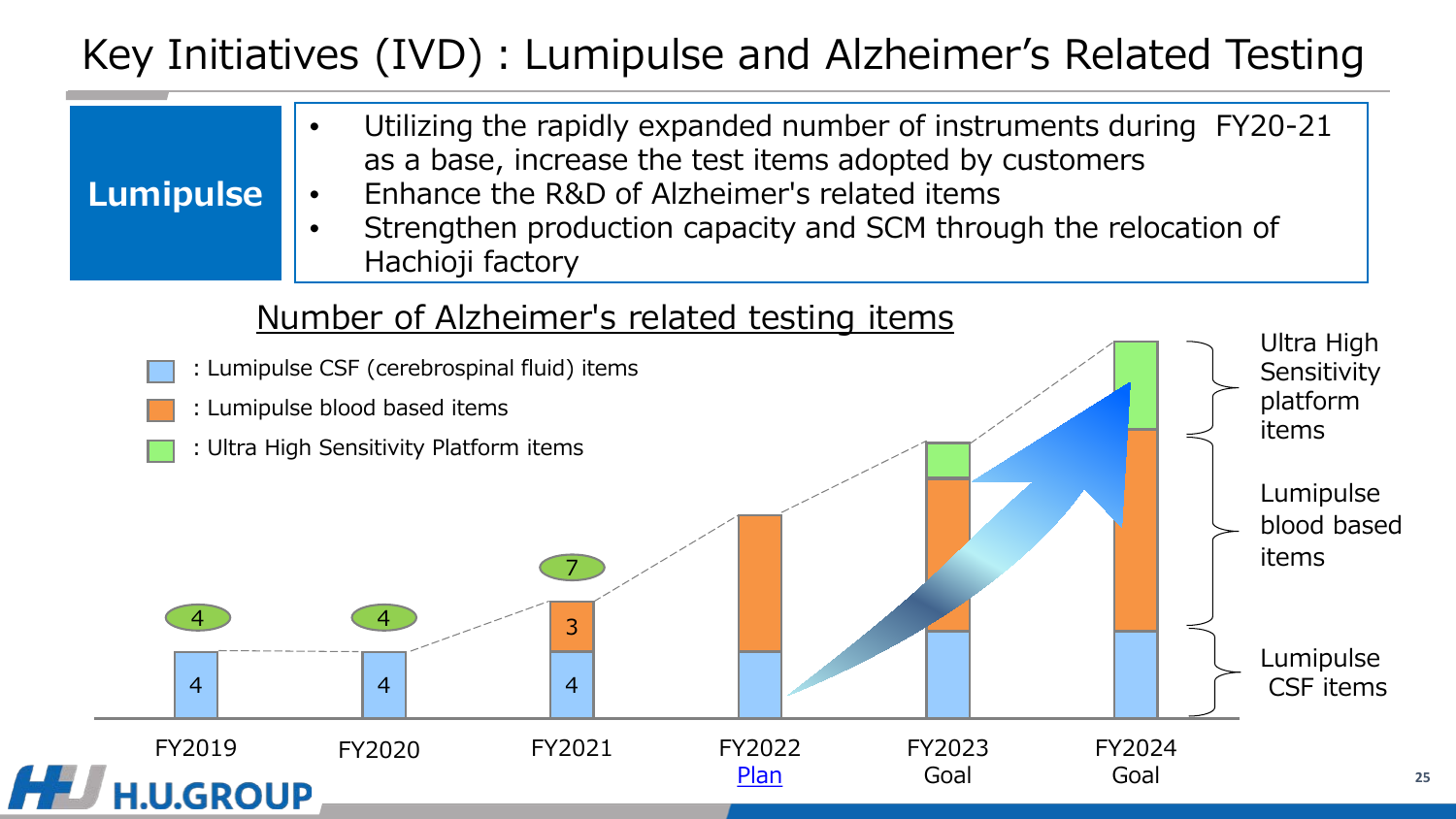#### Key Initiatives (IVD):CDMO

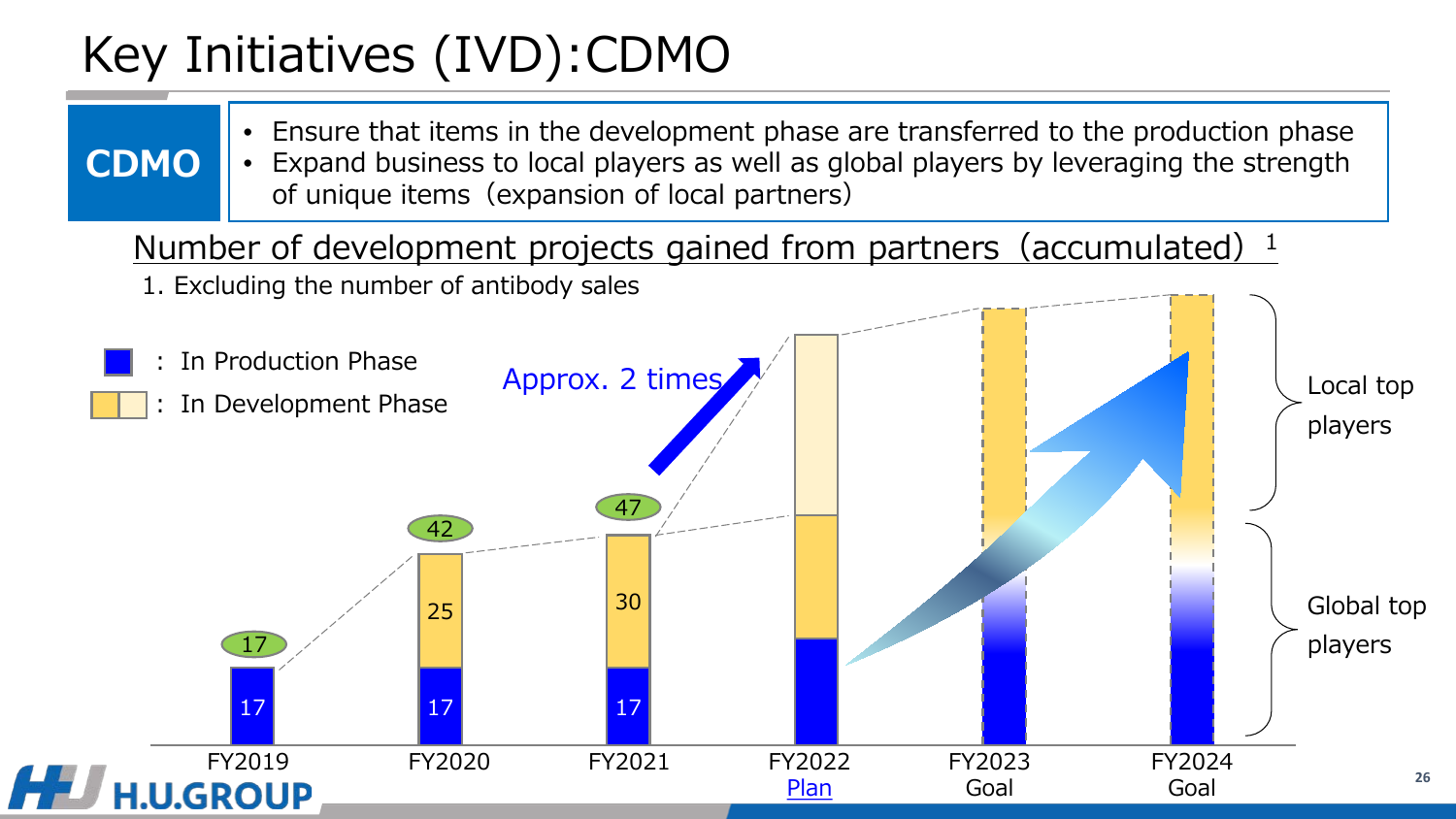# Assumption of COIVID-19 Related Testing

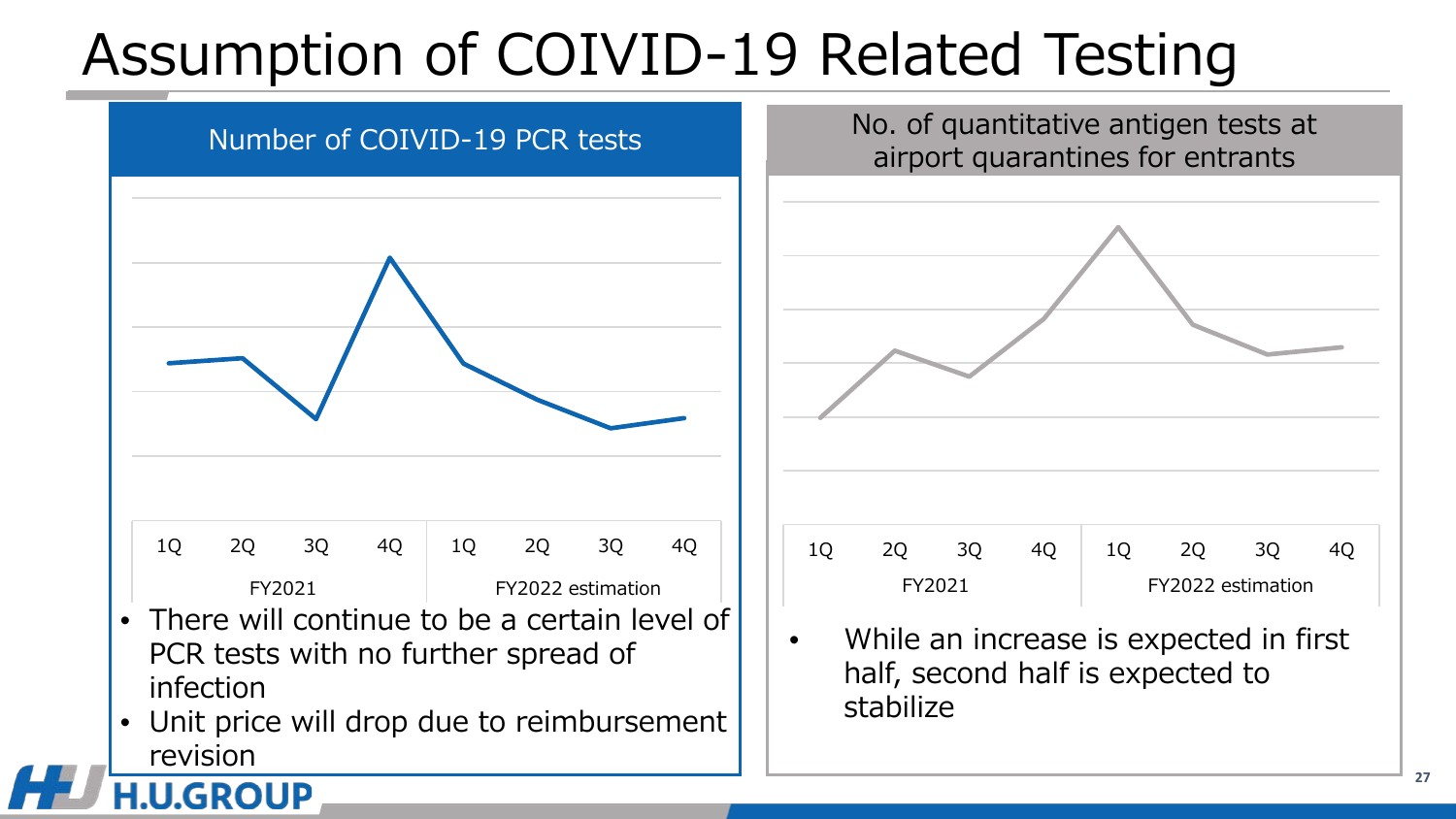# Net Sales Plan for FY2022(YoY FY2021)

Net sales are expected to decrease by 7%

- COIVID-19 testing related sales decrease by about 52%
- Base business grows by about 8%

(¥ billion)

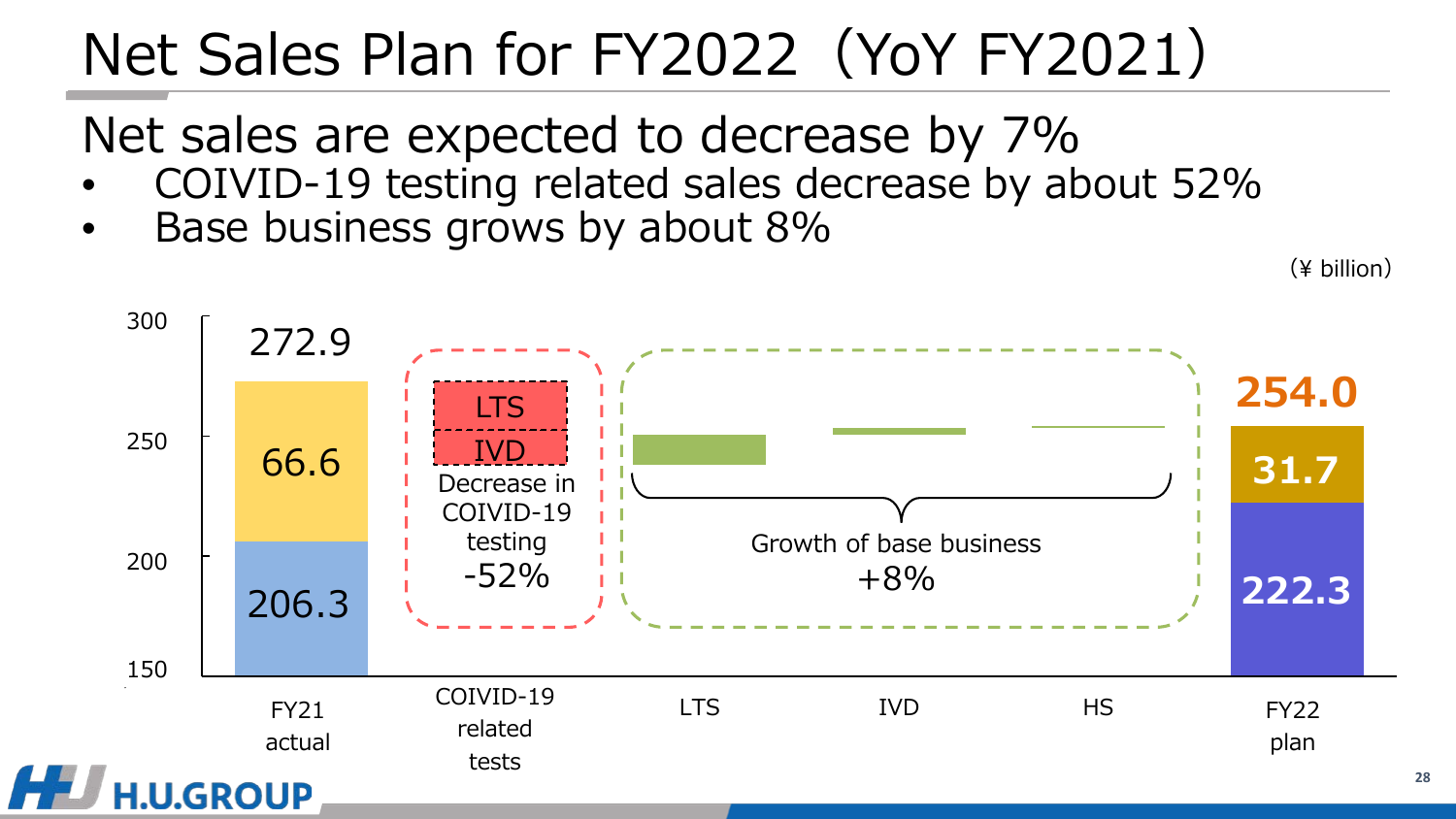#### Operating Profit Plan for FY2022(YoY FY2021)

Operating profit is expected to decrease by 58%

**U.GROUP** 

- Profit decrease due to the decline of COIVID-19 test-related sales and AkirunoCube related factors (increased cost offsetting the cost advantage, resulting in a profit decrease of ¥ 4.1 bn)
- On the other hand ,the initiative of fixed expense reduction and the growth of base business are expected to contribute to the profit increase

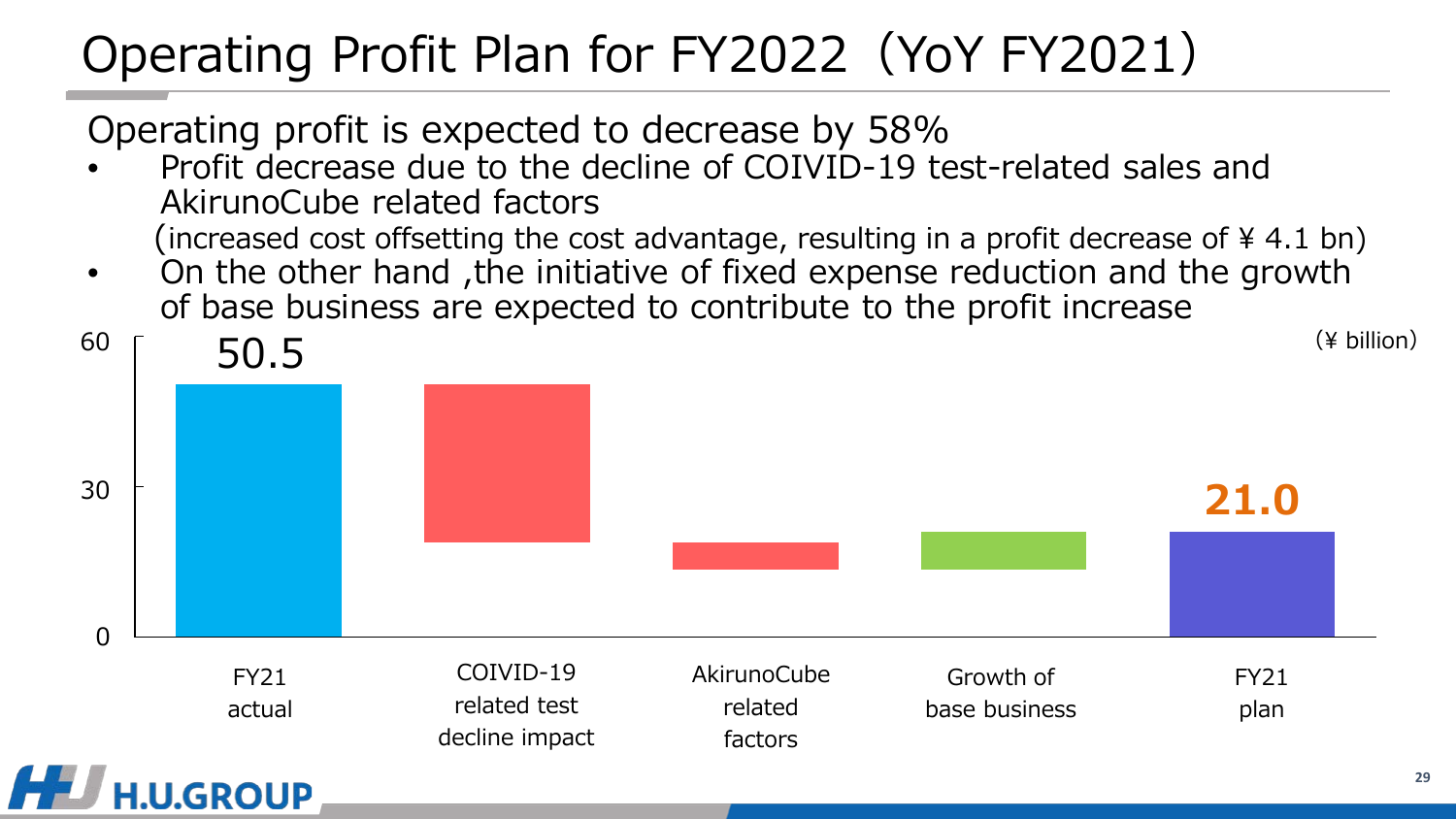### FY2022 Forecast Summary

|               | FY2021 Results | FY2022 Forecast |           | $(*)$ billion) |
|---------------|----------------|-----------------|-----------|----------------|
|               | (margin)       | (margin)        |           | Variance       |
| Net sales     | 272.9          | 254.0           | $-18.9$   | $-6.9%$        |
| <b>EBITDA</b> | 65.1 (23.9%)   | 41.0 (16.1%)    | $-24.1$   | $-37.0%$       |
| <b>OP</b>     | 50.5 (18.5%)   | 21.0 (8.3%)     | $-29.5$   | $-58.4%$       |
| Or. profit    | 47.4 (17.4%)   | 18.0 (7.1%)     | $-29.4$   | $-62.0%$       |
| Net profit    | 29.6 (10.8%)   | 12.5 (4.9%)     | $-17.1$   | $-57.8%$       |
| <b>ROE</b>    | 23.2%          | 8.8%            | $-14.4pt$ |                |
| <b>ROIC</b>   | 15.4%          | 6.0%            | $-9.4pt$  |                |

Annual dividend per share of FY2022 is planed as ¥125 (Interim: ¥62, Year-end: ¥63)

#### **.U.GROUP**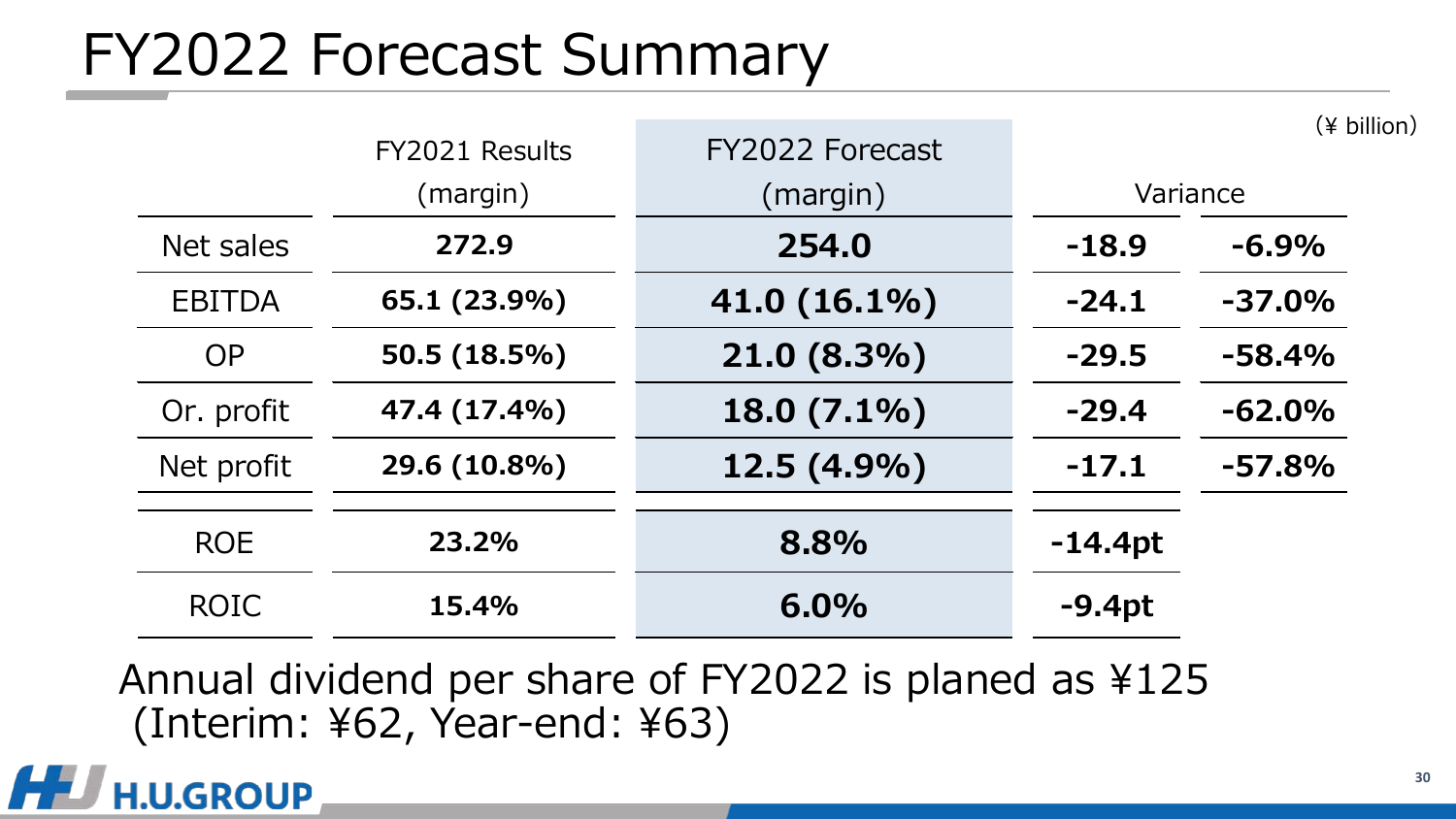## Trends and Forecasts of CAPEX, D&A



(¥ billion)

- AkirunoCube related investment will be completed in FY2022
- After FY2023, CAPEX assumed to be around ¥15.0 billion
- D&A of AkirunoCube related investment will occur fully from FY2023
- Assumed the scale of D&A will decrease after FY2026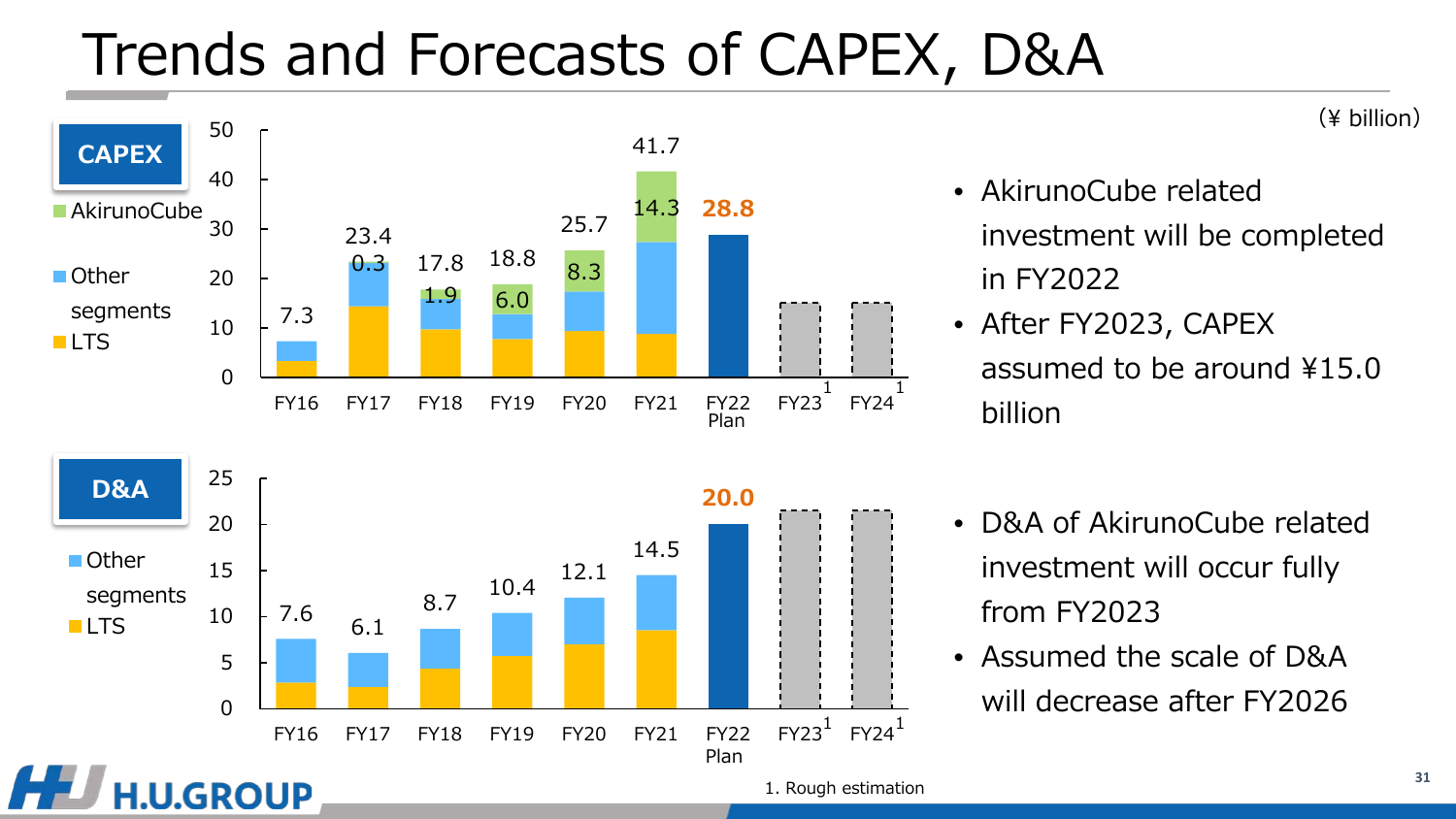### Trends and Forecasts of R&D



#### IVD

- Continue development of new testing items for Lumipulse and Ultra High Sensitivity productization
- Continuous investment in R&D with a target of at least 10% of IVD business sales

#### **Corporate**

• Continue to strengthen basic research at the H.U. Group Research Institute

#### (¥ billion)